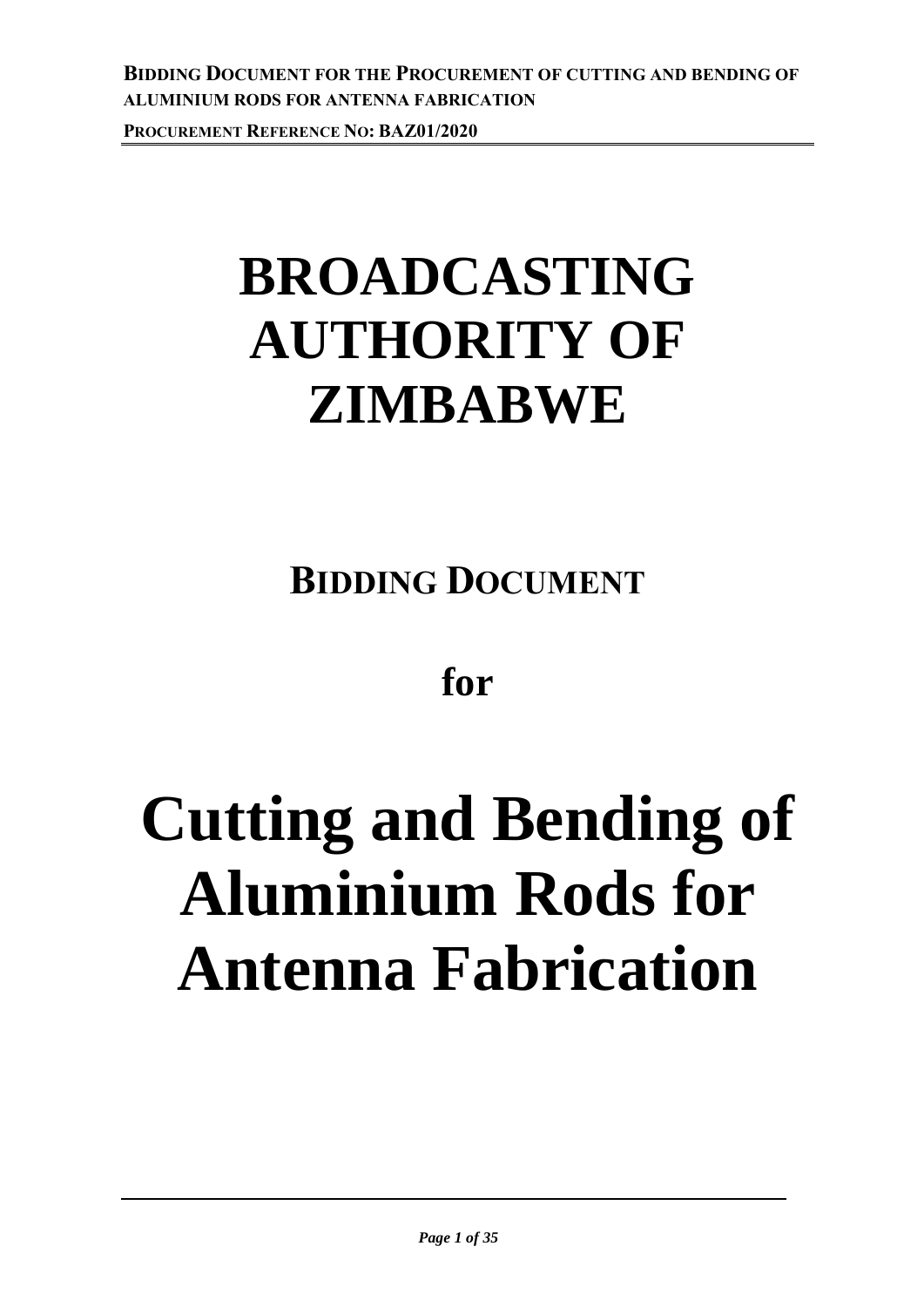**PROCUREMENT REFERENCE NO: BAZ01/2020**

| <b>Bidding Document</b><br>for Antenna Fabrication | : Cutting and Bending of Aluminium Rods |
|----------------------------------------------------|-----------------------------------------|
| <b>Procurement Reference No</b>                    | $: 24$ SEPTEMBER 2020                   |
| Date of issue                                      | : 10:00HRS                              |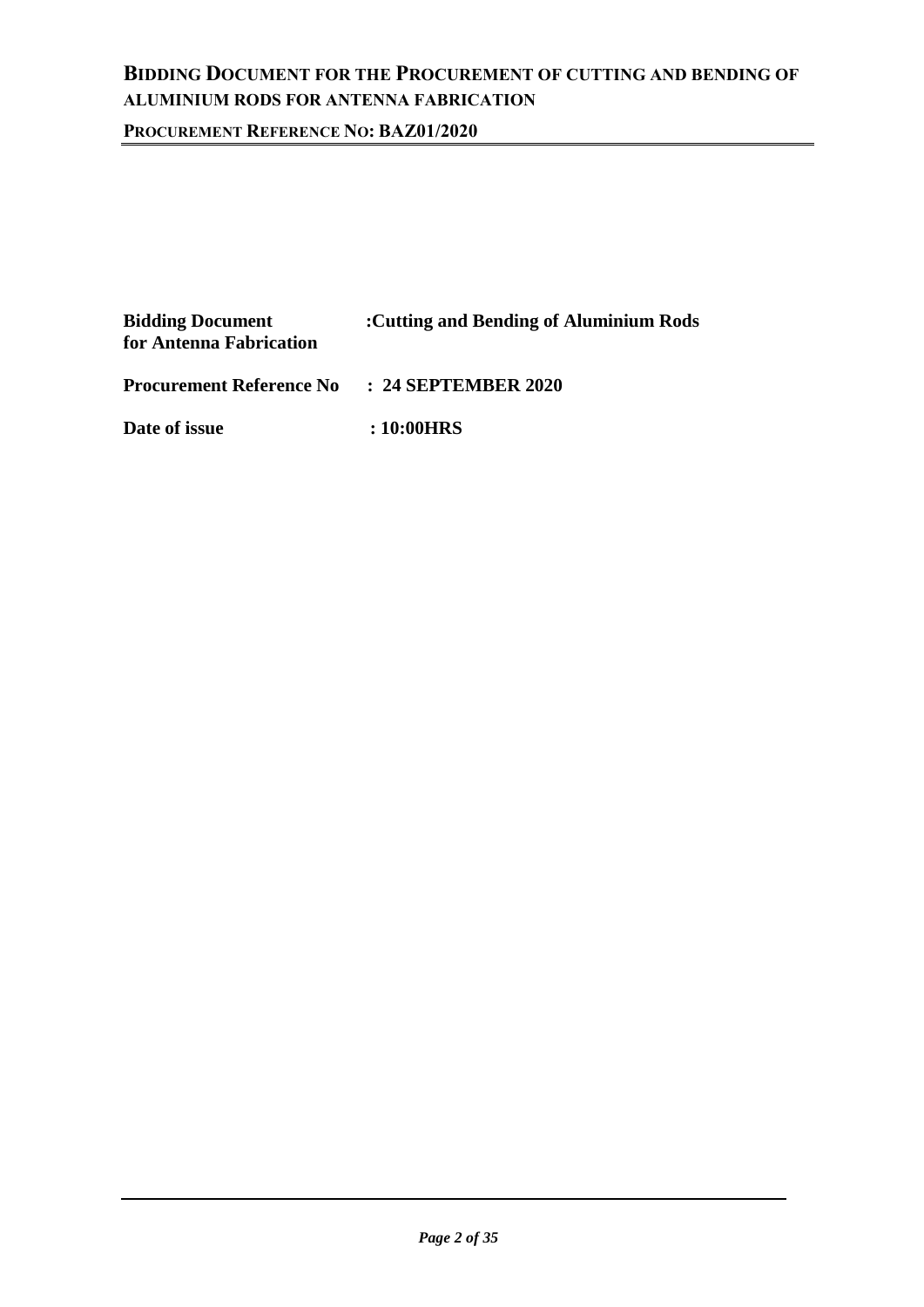**PROCUREMENT REFERENCE NO: BAZ01/2020**

# **Table of Contents**

**Part 1: Bidding Procedures** 

**Part 2: Procuring Entity's Requirements** 

**Part 3: Contract**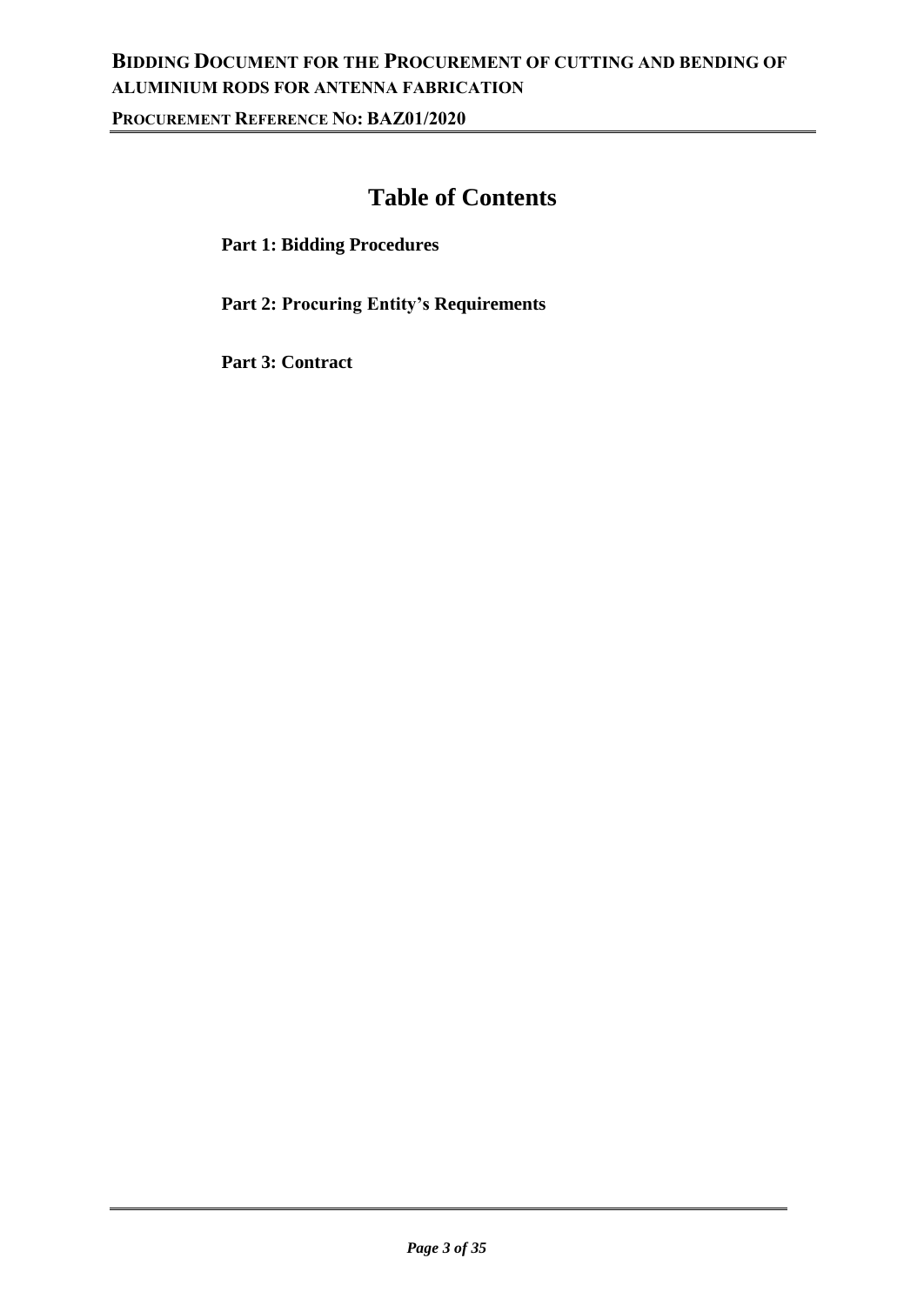#### **PROCUREMENT REFERENCE NO: BAZ01/2020**

#### **PART I BIDDING PROCEDURES**

# **PART 1: BIDDING PROCEDURES**

#### **References:**

References to the Act are to the Public Procurement and Disposal of Public Assets Act [*Chapter22:23*] and references to the Regulations are to the Public Procurement and Disposal of Public Assets (General) Regulations (Statutory Instrument No. 5 of 2018). The terms and requirements in the Act and Regulations govern the submission of Bids and should be read by all Bidders.

#### **Procurement Reference Number:**

#### **Preparation of Bids**

You are requested to bid for the items specified in the Statement of Requirements below, by completing and returning the following documentation:

- 1. the Bid Submission Sheet in this Part 1;
- 2. the Priced Bill of Quantities or Schedule of Activities (in Part 2) supported by an equipment schedule, manpower schedule and a financial disbursement schedule.
- 3. a copy of documentation necessary to demonstrate eligibility in terms of section 28 (1) of the Regulations;
- 4. Supplier Registration number showing that you are registered with the Procurement Regulatory Authority of Zimbabwe;
- 5. A signed **Bid Securing Declaration form** found in page 28 of this document under Part 3 of the contract;
- 6. A signed **Declaration of conflict/non conflict of interest and non-disclosure form** found in page 27 of this document under Part 3 of the Contract
- 7. Reference list with a minimum of three (3) customers with active contact details showing bidders' direct experience in the successful execution of cutting and bending of aluminium rods
- The following documents are also required:
	- 1. A copy of CR 14 (List of Directors),
	- 2. Copy CR6 (Company Address)
	- 3. Copy Certificate of Incorporation
	- 4. A valid tax clearance
	- 5. A copy of your company profile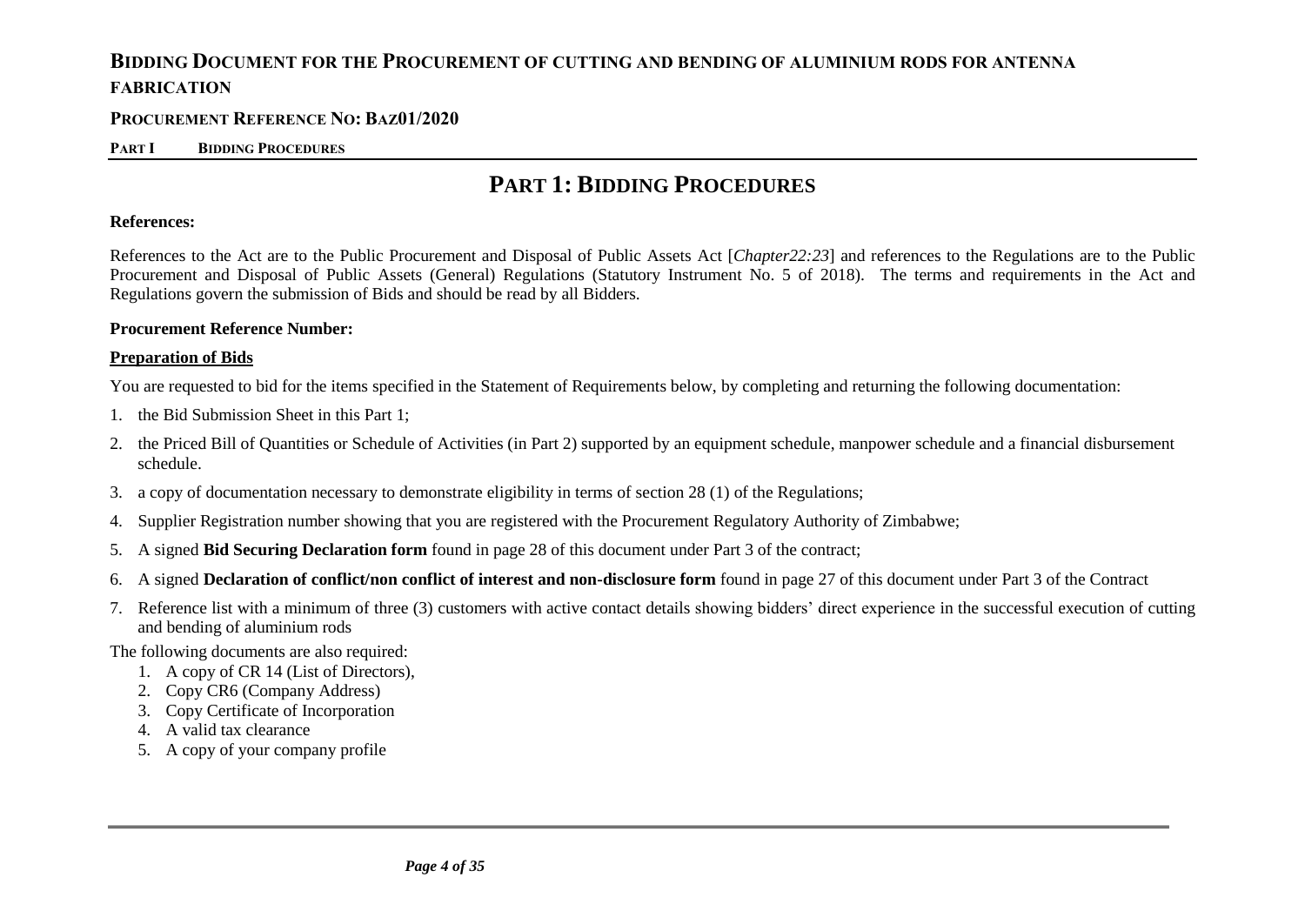#### **PROCUREMENT REFERENCE NO: BAZ01/2020**

**PART I BIDDING PROCEDURES**

#### 8. The completed qualification forms provided

You are advised to carefully read the complete Bidding Document, as well as the Special Conditions of Contract in Part 3: Contract, before preparing your Bid. The standard forms in this document may be retyped for completion but the Bidder is responsible for their accurate reproduction. All pages of the Bid must be clearly marked with the Procurement Reference Number above and the Bidder's name and any reference number.

#### **Number of bids allowed**

No Bidder may submit more than one bid, either individually or as a joint venture partner in another Bid, except as a subcontractor. Where the works are divided into lots and packages, only one Bid can be submitted. A conflict of interest will be deemed to arise if Bids are received from more than one Bidder owned, directly or indirectly, by the same person.

#### **Clarification**

Clarification of the bidding document may be requested in writing by any Bidder up to **17th of September 2020** and should be sent to

# **CHIEF EXECUTIVE OFFICER(A) 27 BOSCOBEL DRIVE WEST HIGHLANDS HARARE**

#### **EMAIL: matthias@baz.co.zw OR procurement@baz.co.zw**

#### **Site Visit**

A site visit conducted by Broadcasting Authority of Zimbabwe on the **11th of September 2020 at 10:00hrs at Broadcasting Authority of Zimbabwe, 27 Boscobel Drive West, Highlands, Harare**

#### **Validity of Bids**

The minimum period that the Bidder's bid must remain valid is **sixty (60) days** from the deadline for the submission of bids.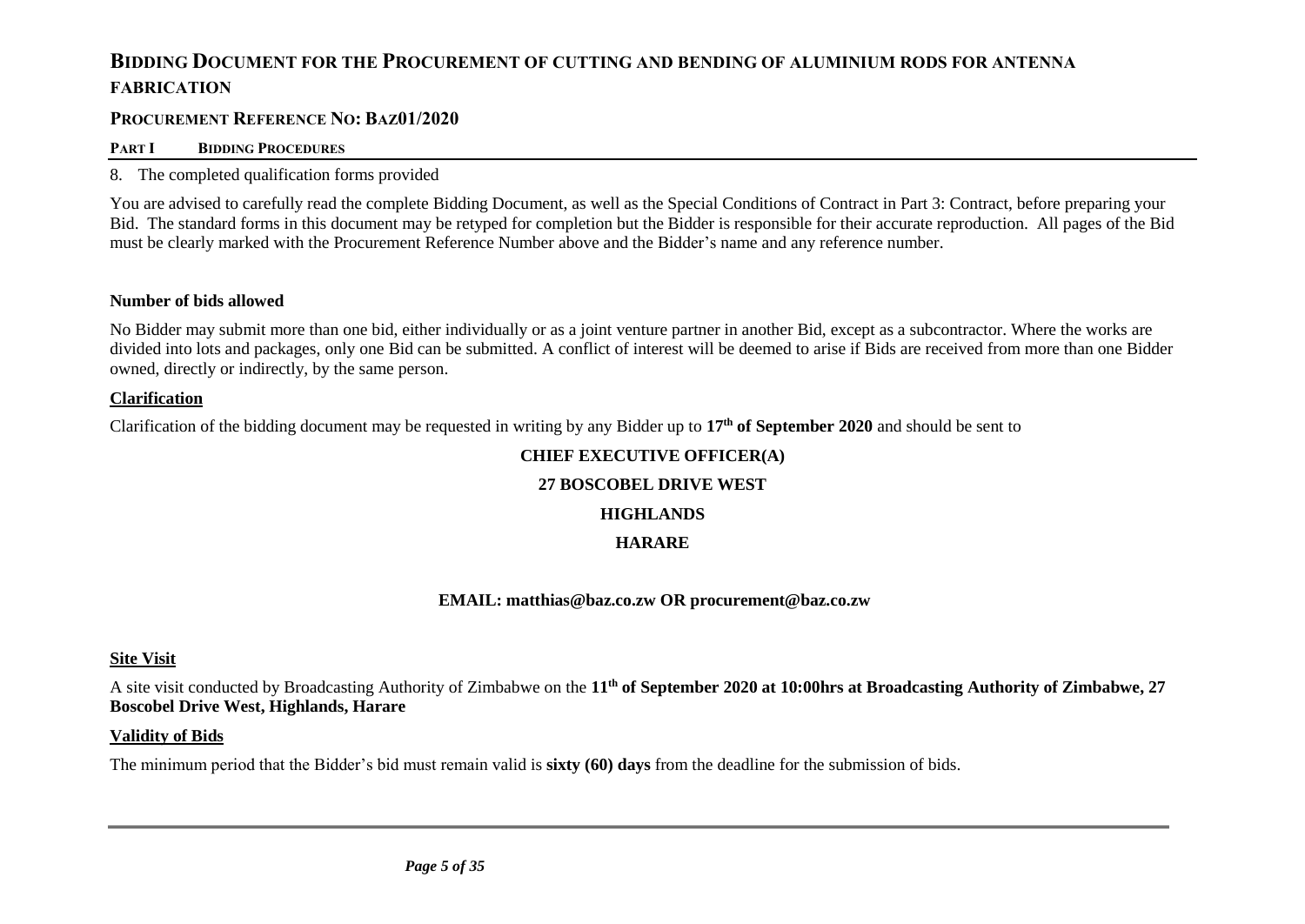#### **PROCUREMENT REFERENCE NO: BAZ01/2020**

#### **PART I BIDDING PROCEDURES**

#### **Submission of Bids**

Bids must be submitted in writing in a sealed envelope to the address below, no later than the date and time of the deadline below. It is the Bidder's responsibility to ensure that they receive a receipt confirming submission of their Bid with correct details of the Bidder and the number of the Bid.

The Bidder must mark the envelope with the Bidder's name and address and the Procurement Reference Number.

Late bids will be rejected. The Procuring Entity reserves the right to extend the bid submission deadline but will notify all potential bidders who have collected the bidding documents of the amended bid submission deadline.

**Date of deadline:** 24 September 2020 **Deadline Time:** 1000hrs **Submission address: 27 Boscobel Drive West, Highlands, Harare Means of acceptance**: Sealed bids marked with the tender number and closing date and time to be deposited in the Tender Box at the Broadcasting Authority of Zimbabwe reception. Or alternatively send an email to [procurement@baz.co.zw](mailto:procurement@baz.co.zw)

#### **Bid opening**

**One (1)** representative for each bidder may witness the opening of bids, which will take place at the submission address immediately following the deadline.

#### **Withdrawal, amendment or modification of Bids**

A Bidder may withdraw, substitute, or modify its Bid after it has been submitted by sending a written notice, duly signed by an authorized representative. However, no Bid may be withdrawn, substituted, or modified in the interval between the deadline for submission of Bids and the expiration of the period of Bid validity specified by the Bidder or any extension of that period.

#### **Time for Completion**

The time for completion of the Works is **thirty (30) days** which is the Intended Time for Completion in GCC 1.1(q) of the Special Conditions of Contract (SCC) in Part 3.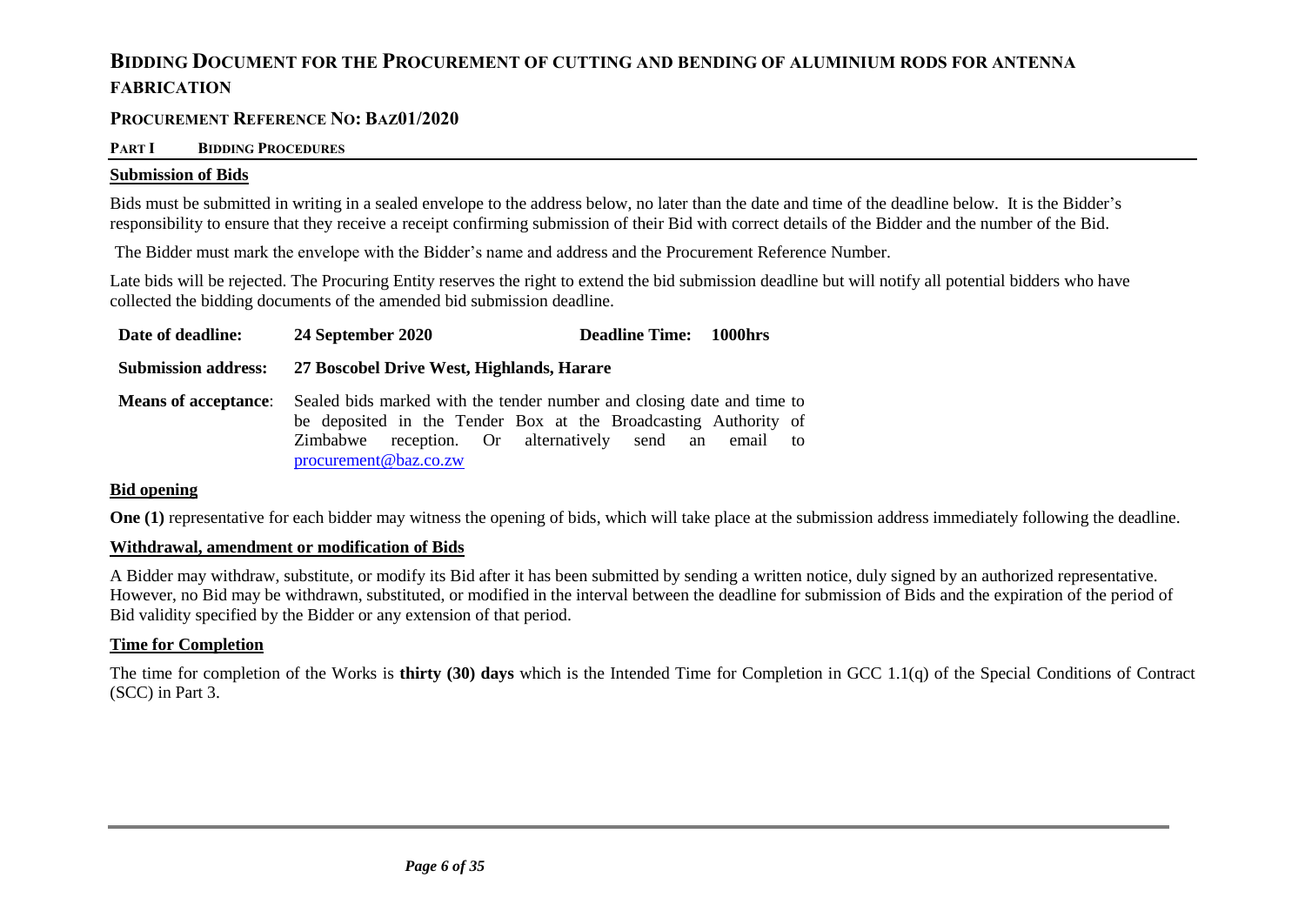#### **PROCUREMENT REFERENCE NO: BAZ01/2020**

**PART I BIDDING PROCEDURES**

#### **Bid Prices and Discounts**

The bid rates and prices must cover all costs of labour, materials, equipment, overheads, profits and all associated costs for performing the Works and must include all taxes and duties. The whole cost of performing the Works must be included in the items stated, and the cost of any incidental works will be deemed to be included in the prices quoted.

The Bidder must fill in rates and prices for all items of the Works described in the Bill of Quantities or Schedule of Activities. Items against which no rate or price is entered by the Bidder will be deemed to be covered by the rates or prices for other items in the Bill of Quantities or Schedule of Activities.

The price quoted in the Bid Submission Sheet must be the total price of the Bid, excluding discount. The Bidder must quote any discounts and the methodology of its application in the Bid Submission Sheet.

#### **Currency**

Tenders should be priced in **United States Dollars**, payment will be made in Zimbabwean Dollars at prevailing auction rate.

#### **Bid Security**

The Bidder must include:

A "Bid-Securing Declaration" using the form included in Part 2.

Any bid not accompanied by a Bid Securing Declaration in accordance with section 26 (4) of the Regulations, where this is a requirement of bidding, will be rejected by the Procuring Entity as non-responsive.

The Bid Security or Bid-Securing Declaration of a Joint Venture (JV) must be in the name of the JV that submits the Bid. If the JV has not been legally constituted at the time of bidding, the Bid-Securing Declaration must be in the names of all intended partners.

#### **Origin of Materials, Equipment and Services:**

All materials, equipment and services to be used in the performance of the contract shall have as their country of origin an eligible country, as defined in the Special Conditions of Contract.

#### **Evaluation of Bids**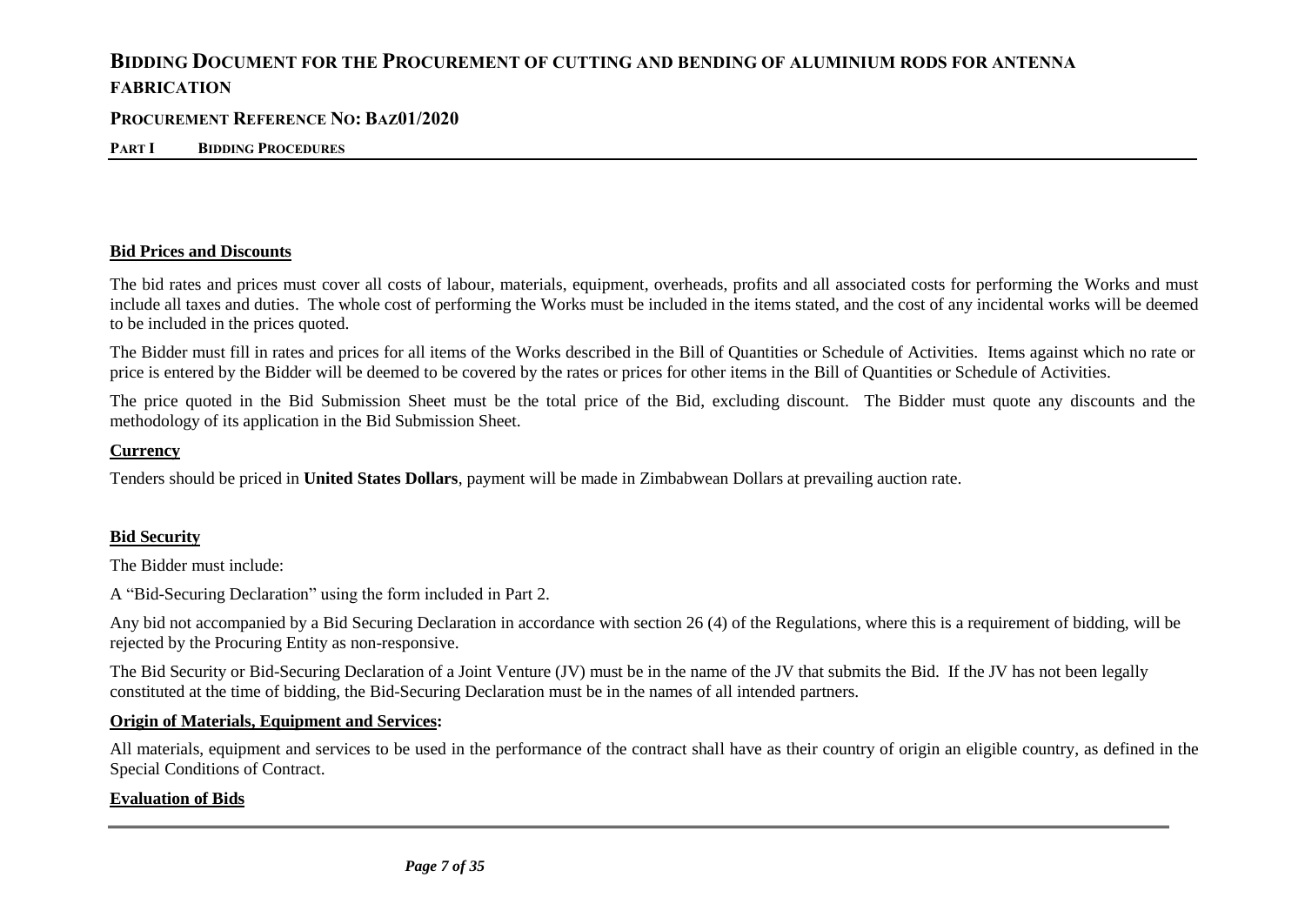#### **PROCUREMENT REFERENCE NO: BAZ01/2020**

#### **PART I BIDDING PROCEDURES**

Bids will be evaluated using the methodology set out in Part V of the Regulations.

#### **Review by the Special Procurement Oversight Committee**

Section 54 of the Act provides for review by the Special Procurement Oversight Committee for certain especially sensitive or especially valuable contracts. This tender will not require Special Procurement Oversight Committee review.

#### **Eligibility and Qualification Criteria**

Bidders are required to meet the criteria in section 28 of the Act and section 28(1) of the Regulations to be eligible to participate in public procurement and to be qualified for the proposed contract.

- 1. have the legal capacity to enter into a contract;
- 2. not be insolvent, in receivership, bankrupt or being wound up, not have had business activities suspended and not be the subject of legal proceedings for any of these circumstances;
- 3. have fulfilled their obligations to pay taxes and social security contributions in Zimbabwe;
- 4. not have a conflict of interest in relation to this procurement requirement;
- 5. not be debarred from participation in public procurement under section 72 (6) of the Act and section 74(1) (c), (d) or (e) of the Regulations or declared ineligible under section 99 of the Act;
- 6. have the nationality of an eligible country as specified in the Special Conditions of Contract;
- 7. passed the minimum qualification criteria indicated in this Part 1; and
- 8. have been registered with the Authority as a Supplier and have paid the applicable Supplier Registration Fee set out in Part III of the Fifth Schedule to the Regulations.

Participation in this bidding procedure is restricted to Zimbabwean bidders, therefore bidders must attach **Certificate of Incorporation** to confirm this

#### **Detailed Evaluation**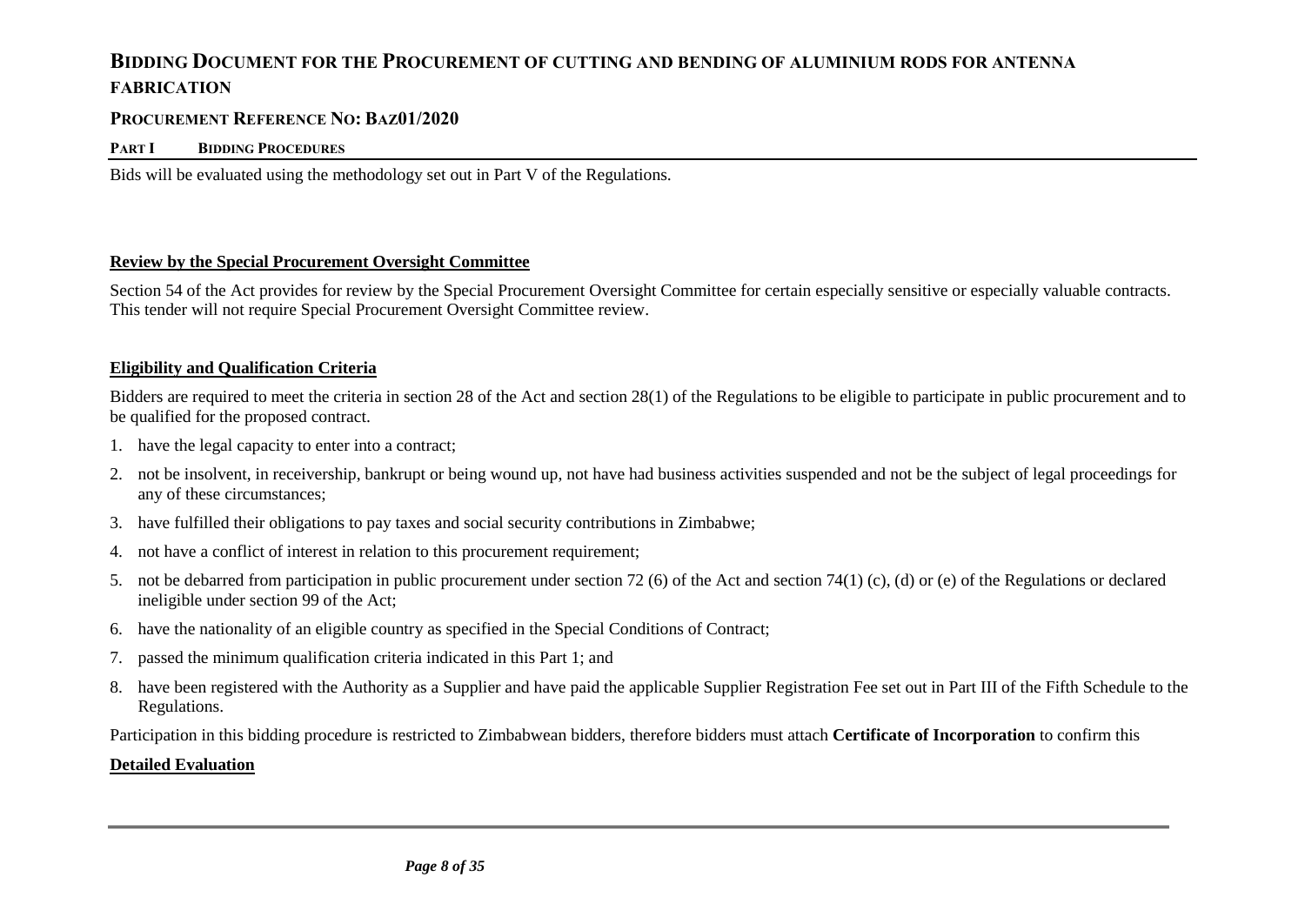#### **PROCUREMENT REFERENCE NO: BAZ01/2020**

#### **PART I BIDDING PROCEDURES**

The Bids will be examined to confirm that all terms, conditions and requirements of the bidding document have been compiled with by the Bidder. The assessment of responsiveness shall be determined in accordance with the criteria in section 28 of the Regulations.

Evaluation of Technical Bids will include an assessment of the Bidder's technical capacity to mobilize key equipment and manpower which is substantially responsive to the Procuring Entity's Requirements.

#### **Award of Contract**

The lowest evaluated bid, after the application of any additional evaluation criteria, including any margin of preference, which is substantially responsive to the requirements of this bidding document will be recommended for award of the Contract. The proposed award of contract will be by issue of a Notification of Contract Award in terms of section 55 of the Act which will be effective on receipt of a Letter of Acceptance in accordance with Part 3: Contract. Unsuccessful Bidders will receive the Notification of Contract Award and if they consider they have suffered prejudice from the process, they may, within 14 days of receiving this Notification, submit to the Procuring Entity a Challenge in terms of section 73 of the Act, subject to payment of the applicable fee set out in section 44 of and the Third Schedule to the Regulations.

#### **Right to Reject**

The Procuring Entity reserves the right to accept or reject any Bids or to cancel the procurement process and reject all Bids at any time prior to contract award.

#### **Corrupt Practices**

The Government of Zimbabwe requires that Procuring Entities, as well as Bidders and Contractors, observe the highest standard of ethics during the procurement and execution of contracts. In pursuit of this policy:

- 1. the Procuring Entity will reject a recommendation for award if it determines that the Bidder recommended for award has, directly or through an agent, engaged in corrupt, fraudulent, collusive or coercive practices in competing for the Contract or has been declared ineligible to be awarded a procurement contract under section 99 of the Act;
- 2. the Authority may under section 72 (6) of the Act impose the debarment sanctions under section 74(1) of the Regulations; and
- 3. any conflict of interest on the part of the Bidder must be declared.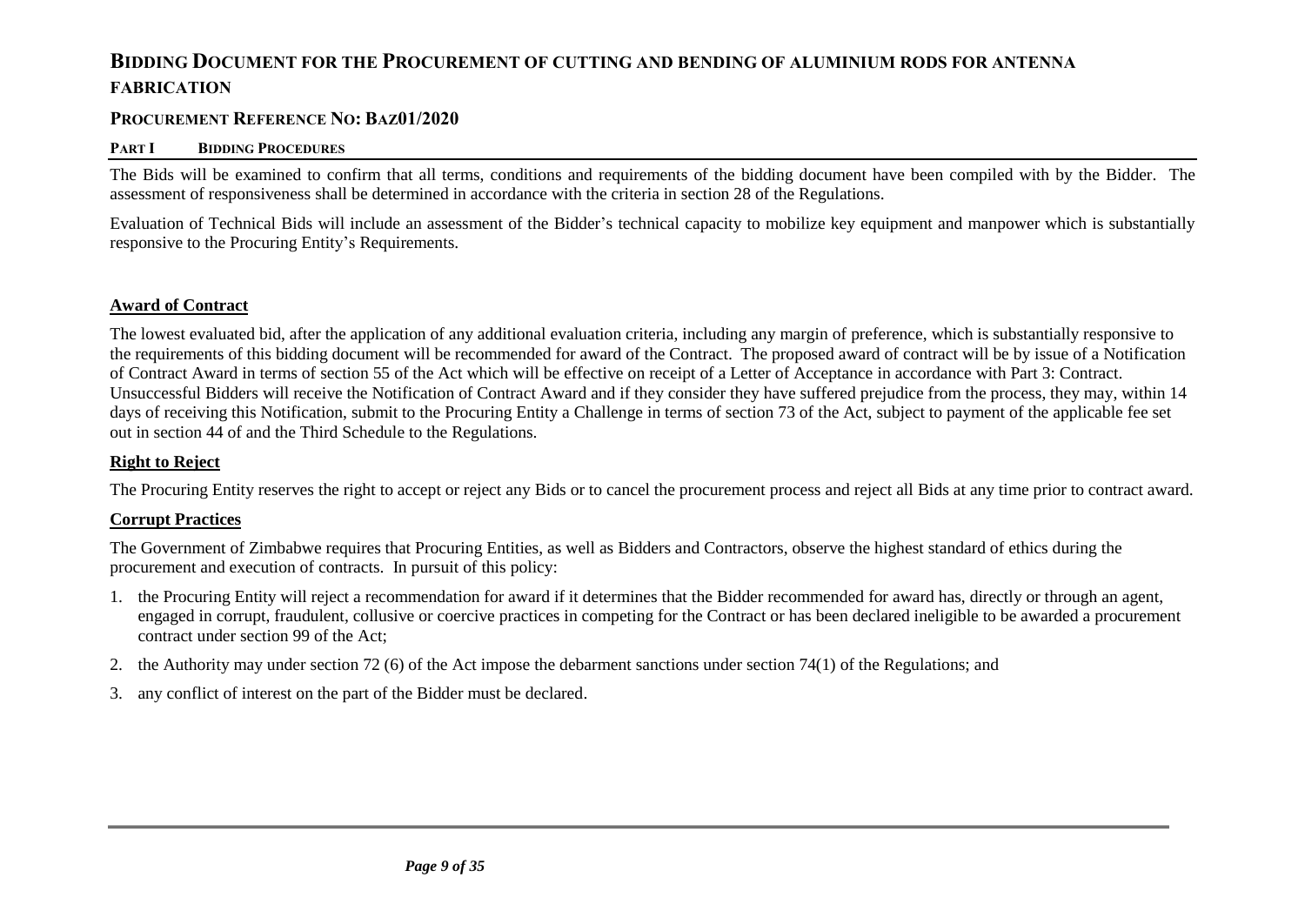#### **PROCUREMENT REFERENCE NO: BAZ01/2020**

#### **PART I BIDDING PROCEDURES**

# **Bid Submission Sheet**

*{Note to Bidders: Complete this form with all the requested details and submit it as the first page of your Bid. Attach the completed Statement of Requirements and any other documents requested in Part 1. Ensure that your Bid is authorised in the signature block below. A signature and authorisation on this form will confirm that the terms and conditions of this Bid prevail over any attachments. If your Bid is not authorised, it may be rejected. If the Bidder is a Joint Venture (JV), the Bid must be signed by an authorized representative of the JV on behalf of the JV, and so as to be legally binding on all the members as evidenced by a power of attorney signed by their legally authorized representatives.* 

*Bidders should mark as "CONFIDENTIAL" information in their Bids which is confidential to their business. This may include proprietary information, trade secrets, or commercial or financially sensitive information.}* 

Procurement Reference Number:

Subject of Procurement:

Name of Bidder

Bidder's Reference Number:

Date of Bid:

We offer to supply the items listed in the attached Statement of Requirements, at the prices indicated on the attached Price Schedule and in accordance with the terms and conditions stated in your Bidding Document referenced above.

We confirm that we meet the eligibility criteria specified in Part 1: Procedures of Bidding.

We declare that we are not debarred from bidding and that the documents we submit are true and correct.

The validity period of our bid is: ………*{days}* from the date of submission.

We confirm that the prices quoted in the attached Price Schedule are fixed and firm for the duration of the validity period and will not be subject to revision, variation or adjustment.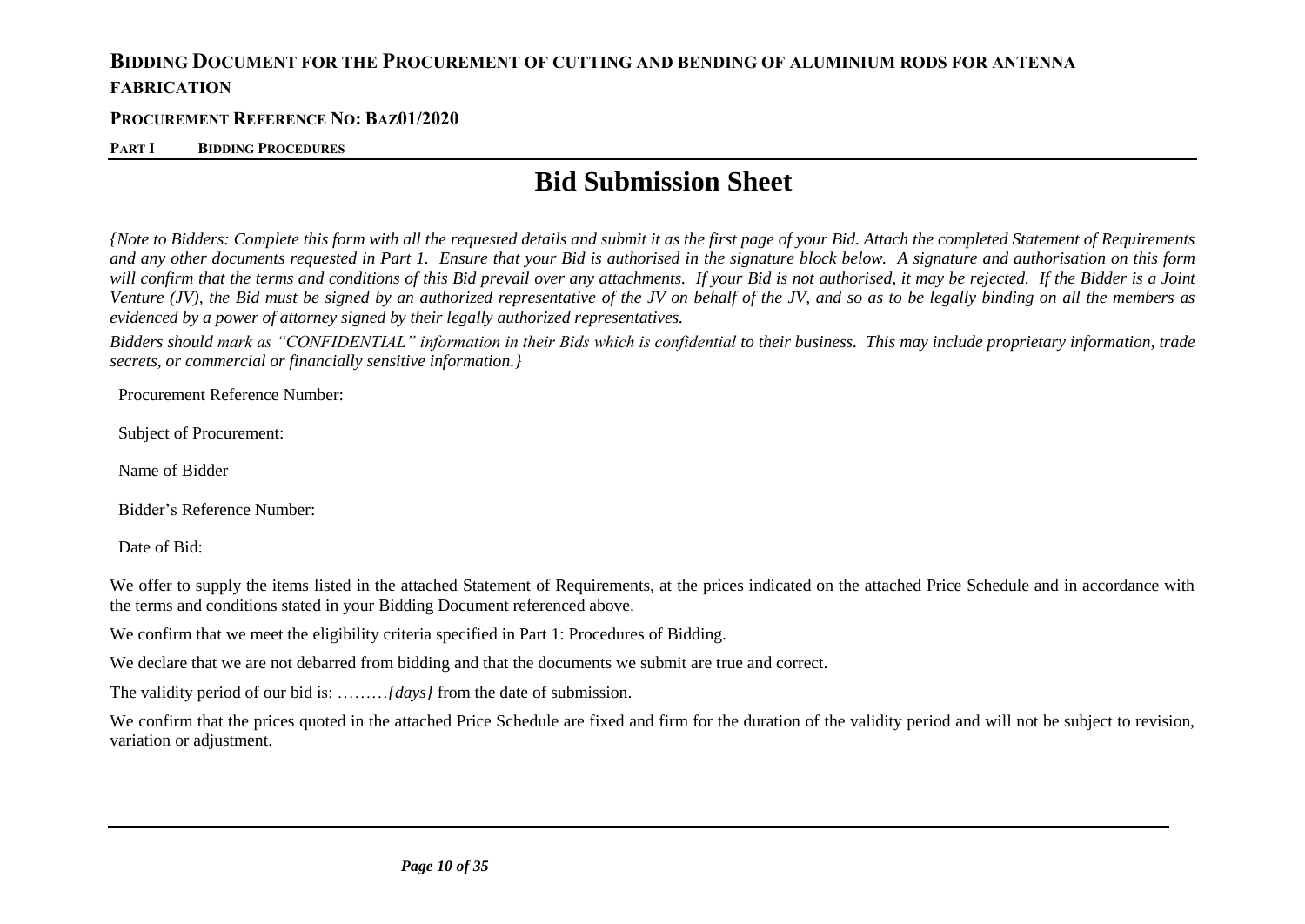#### **PROCUREMENT REFERENCE NO: BAZ01/2020**

**PART I BIDDING PROCEDURES**

#### **Bid Authorised By:**

| <b>Signature</b> |                                  | Name: |                                                                                           |
|------------------|----------------------------------|-------|-------------------------------------------------------------------------------------------|
| <b>Position:</b> |                                  | Date: | $\ldots \ldots \ldots \ldots \ldots \ldots \ldots \ldots \ldots \ldots \ldots (DD/MM/YY)$ |
|                  | Authorised for and on behalf of: |       |                                                                                           |
| <b>Company</b>   |                                  |       |                                                                                           |
| <b>Address:</b>  |                                  |       |                                                                                           |
|                  |                                  |       |                                                                                           |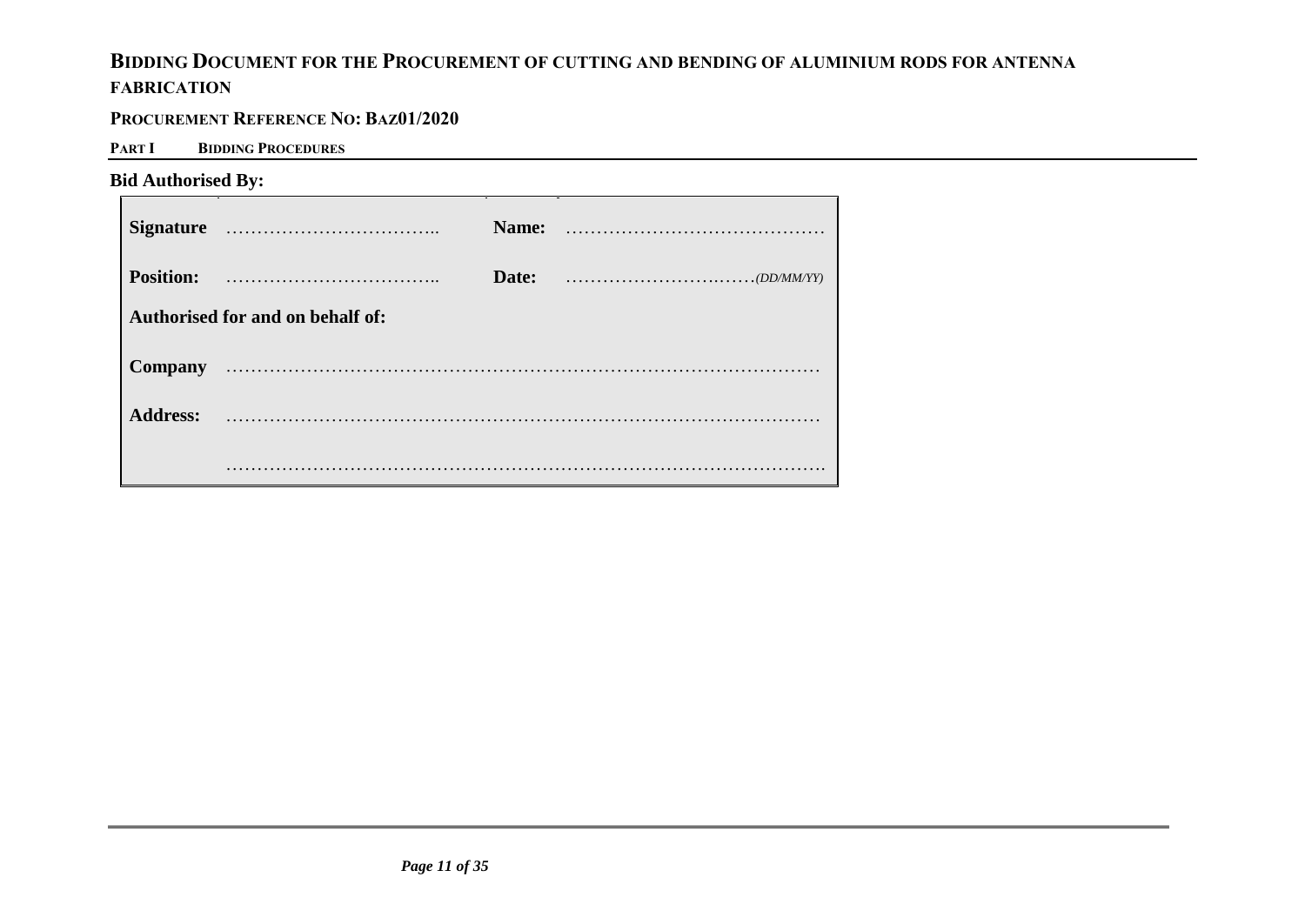#### **PROCUREMENT REFERENCE NO: BAZ01/2020**

**PART I BIDDING PROCEDURES**

#### **PQ FORM 1 – FINANCIAL SITUATION**

#### **Historical Financial Performance**

| Bidder's Legal Name:   | Date:        |       |
|------------------------|--------------|-------|
| JV Partner Legal Name: | Bidding No.: |       |
|                        | Page         | pages |

To be completed by the Bidder and, if Joint Venture (JV), by each partner

| Financial information                    | Information for previous year |  |  |  |
|------------------------------------------|-------------------------------|--|--|--|
| in USD equivalent                        | (USD equivalent)              |  |  |  |
| <b>Information from Balance Sheet</b>    |                               |  |  |  |
| Total Assets (TA)                        |                               |  |  |  |
| Total Liabilities (TL)                   |                               |  |  |  |
| Net Worth (NW)                           |                               |  |  |  |
| Current Assets (CA)                      |                               |  |  |  |
| <b>Current Liabilities</b><br>CL)        |                               |  |  |  |
| <b>Information from Income Statement</b> |                               |  |  |  |
| Total Revenue (TR)                       |                               |  |  |  |
| <b>Profits Before Taxes</b><br>(PBT)     |                               |  |  |  |

- Attached are copies of financial statements (balance sheets, including all related notes, and income statements) for the previous year as required above complying with the following conditions:
	- Must reflect the financial situation of the Bidder or partner to a JV, and not sister or parent companies
	- Must be audited by a certified accountant
	- Must be complete, including all notes to the financial statements
	- Must correspond to accounting periods already completed and audited (no statements for partial periods shall be requested or accepted)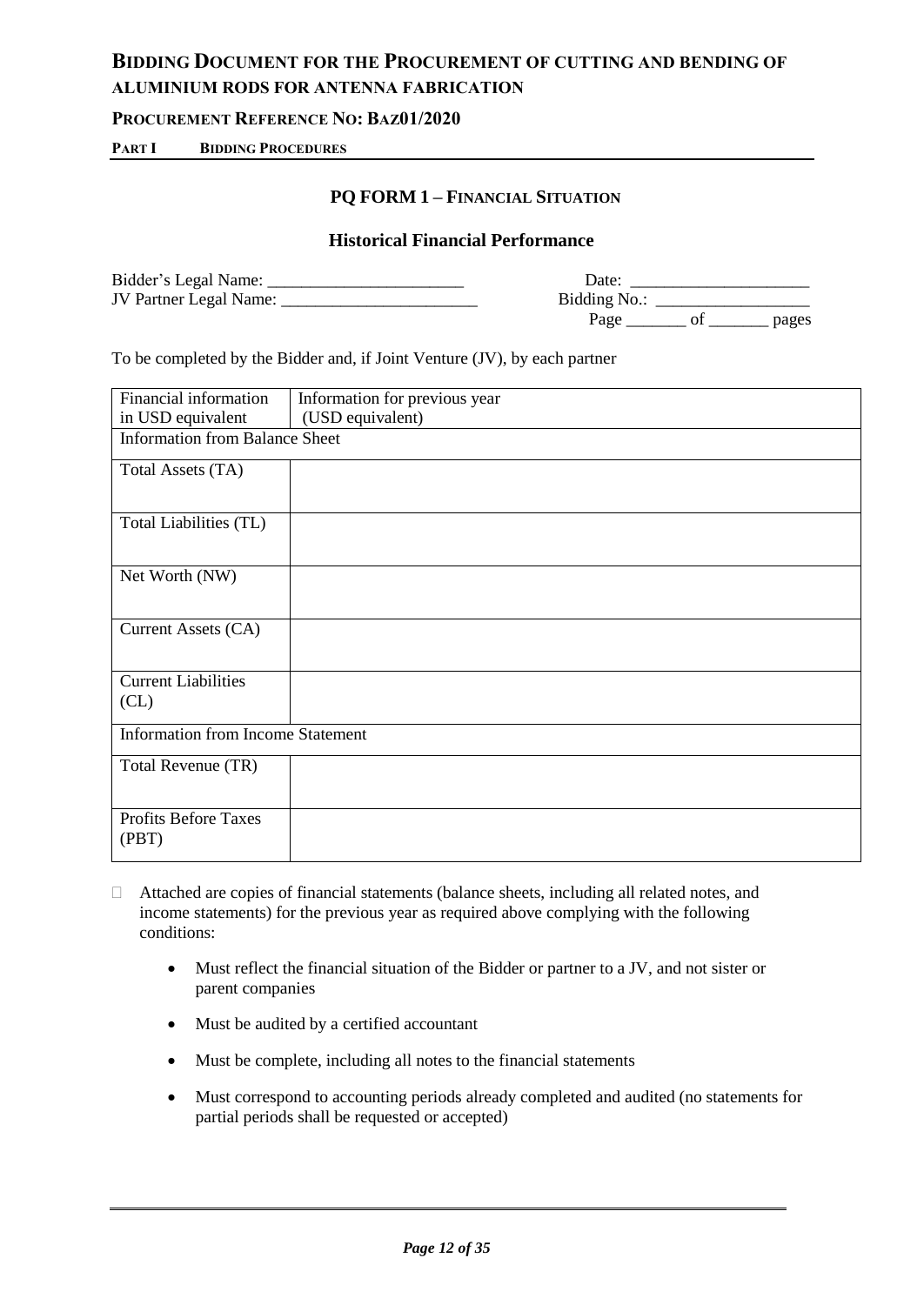#### **PROCUREMENT REFERENCE NO: BAZ01/2020**

**PART I BIDDING PROCEDURES**

## **PQ FORM 2. ANNUAL TURNOVER (PREVIOUS YEAR)**

| Bidder's Legal Name:          | )ate:        |
|-------------------------------|--------------|
| <b>JV Partner Legal Name:</b> | Bidding No.: |

| Bidder's Legal Name:   | Date:        |       |
|------------------------|--------------|-------|
| JV Partner Legal Name: | Bidding No.: |       |
|                        | Page         | pages |

| ear | $\overline{z}$<br>TV. |
|-----|-----------------------|
|     |                       |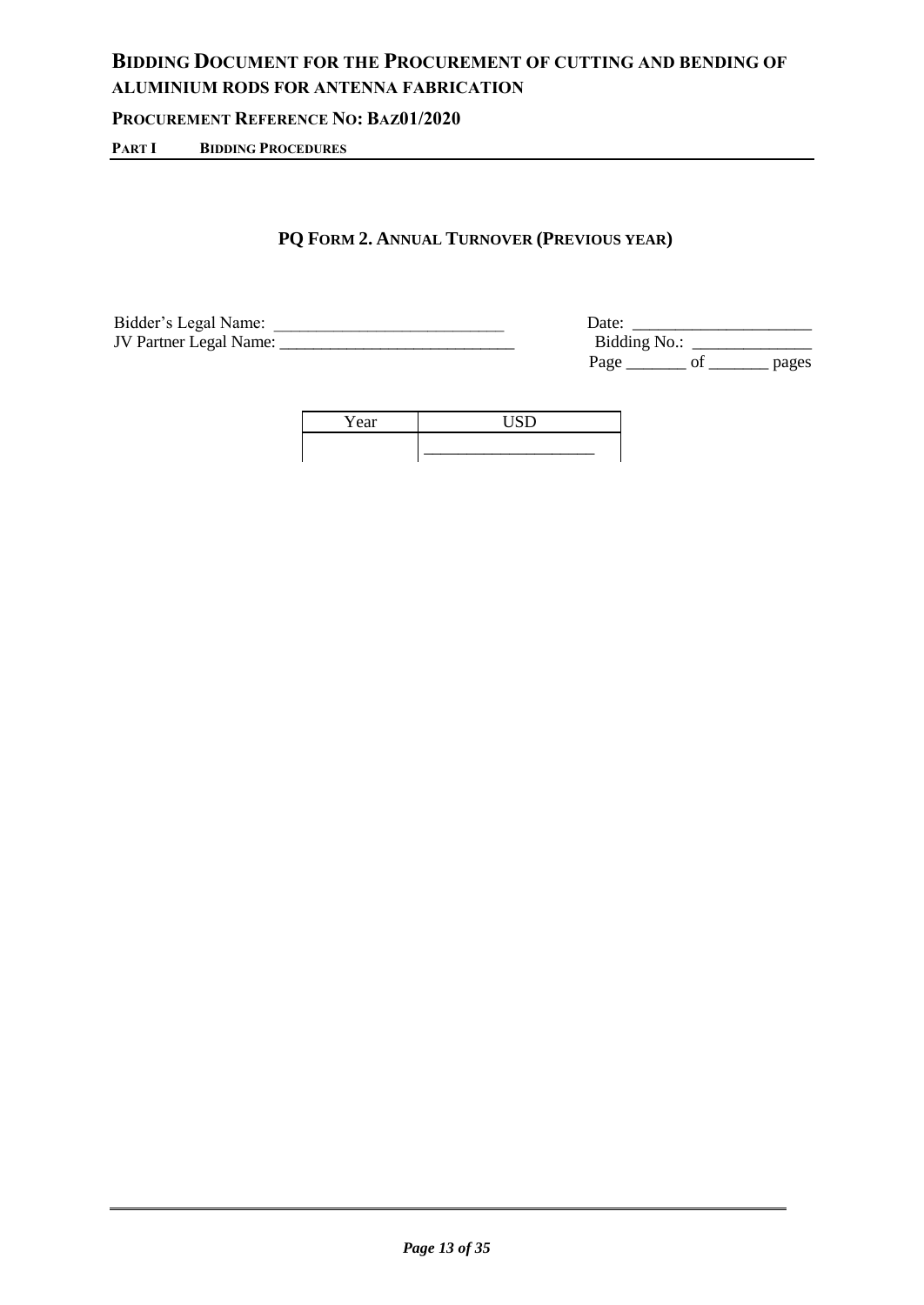#### **PROCUREMENT REFERENCE NO: BAZ01/2020**

**PART I BIDDING PROCEDURES**

# **PQ FORM 3. FINANCIAL RESOURCES**

Specify proposed sources of financing, such as liquid assets, unencumbered real assets, lines of credit, and other financial means, net of current commitments, available to meet the total construction cash flow demands of the subject contract.

| Source of financing | Amount (USD) |
|---------------------|--------------|
|                     |              |
|                     |              |
| 2.                  |              |
|                     |              |
| 3.                  |              |
|                     |              |
| 4.                  |              |
|                     |              |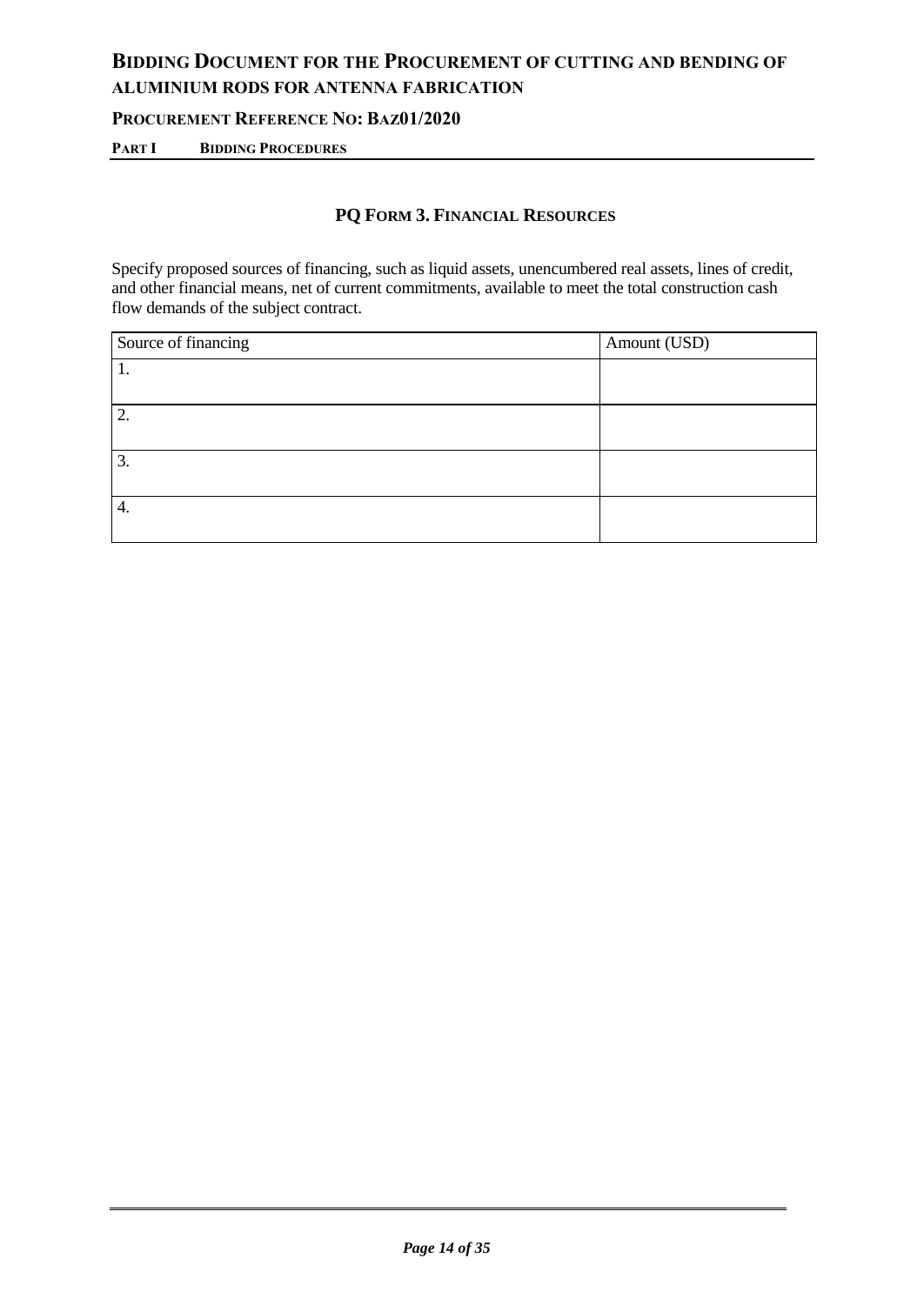#### **PROCUREMENT REFERENCE NO: BAZ01/2020**

#### **PART I BIDDING PROCEDURES**

#### **PQ FORM 4. EXPERIENCE**

#### **GENERAL EXPERIENCE**

Bidder's Legal Name: \_\_\_\_\_\_\_\_\_\_\_\_\_\_\_\_\_\_\_\_\_\_\_\_\_\_\_\_ Date: \_\_\_\_\_\_\_\_\_\_\_\_\_\_\_\_\_\_\_\_\_ JV Partner Legal Name: \_\_\_\_\_\_\_\_\_\_\_\_\_\_\_\_\_\_\_\_\_\_\_\_\_\_\_\_ Bidding No.: \_\_\_\_\_\_\_\_\_\_\_\_\_\_\_\_

| Date:        |    |       |
|--------------|----|-------|
| Bidding No.: |    |       |
| Page         | Ωt | pages |

| <b>Starting</b><br>Month /<br>Year | Ending<br>Month /<br>Year | Years* | <b>Contract Identification</b>                                                                                 | Role of<br><b>Bidder</b> |
|------------------------------------|---------------------------|--------|----------------------------------------------------------------------------------------------------------------|--------------------------|
|                                    |                           |        | Contract name:<br>Brief Description of the Works performed by the<br>Bidder:<br>Name of Purchaser:<br>Address: |                          |
|                                    |                           |        | Contract name:<br>Brief Description of the Works performed by the<br>Bidder:<br>Name of Purchaser:<br>Address: |                          |
|                                    |                           |        | Contract name:<br>Brief Description of the Works performed by the<br>Bidder:<br>Name of Purchaser:<br>Address: |                          |
|                                    |                           |        | Contract name:<br>Brief Description of the Works performed by the<br>Bidder:<br>Name of Purchaser:<br>Address: |                          |
|                                    |                           |        | Contract name:<br>Brief Description of the Works performed by the<br>Bidder:<br>Name of Purchaser:<br>Address: |                          |
|                                    |                           |        | Contract name:<br>Brief Description of the Works performed by the<br>Bidder:<br>Name of Purchaser:<br>Address: |                          |

\*List calendar year for years with contracts with at least nine (9) months' activity per year starting with the earliest year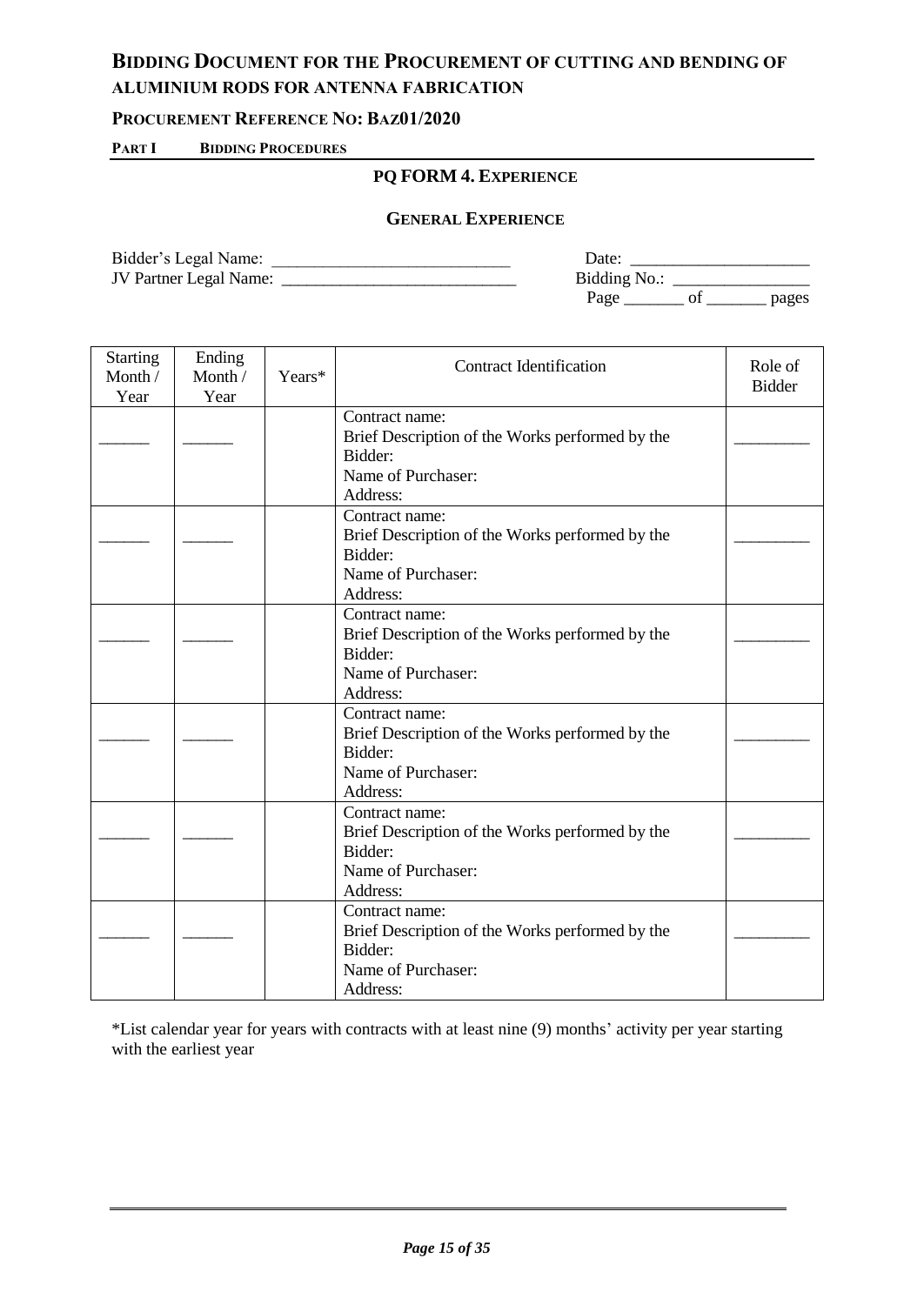#### **PROCUREMENT REFERENCE NO: BAZ01/2020**

#### **PART I BIDDING PROCEDURES**

## **PQ FORM 5. SPECIFIC EXPERIENCE**

| Bidder's Legal Name:   | Date:        |
|------------------------|--------------|
| JV Partner Legal Name: | Bidding No.: |

| . . |  | nages |
|-----|--|-------|
| -   |  |       |

| Similar Contract Number: __ [insert<br>specific number] of ____[insert total number<br>of contracts required. | <b>Information</b> |                          |                      |
|---------------------------------------------------------------------------------------------------------------|--------------------|--------------------------|----------------------|
| <b>Contract Identification</b>                                                                                |                    |                          |                      |
| Award date                                                                                                    |                    |                          |                      |
| Completion date                                                                                               |                    |                          |                      |
|                                                                                                               |                    |                          |                      |
| Role in Contract                                                                                              | Contractor         | Management<br>Contractor | $\Box$ Subcontractor |
| Total contract amount                                                                                         |                    |                          | <b>UGX</b>           |
| If partner in a JV or subcontractor, specify<br>participation of total contract amount                        | $\%$               |                          | <b>UGX</b>           |
| Procuring Entity's Name:                                                                                      |                    |                          |                      |
| Address:                                                                                                      |                    |                          |                      |
|                                                                                                               |                    |                          |                      |
| Telephone/fax number:                                                                                         |                    |                          |                      |
| E-mail:                                                                                                       |                    |                          |                      |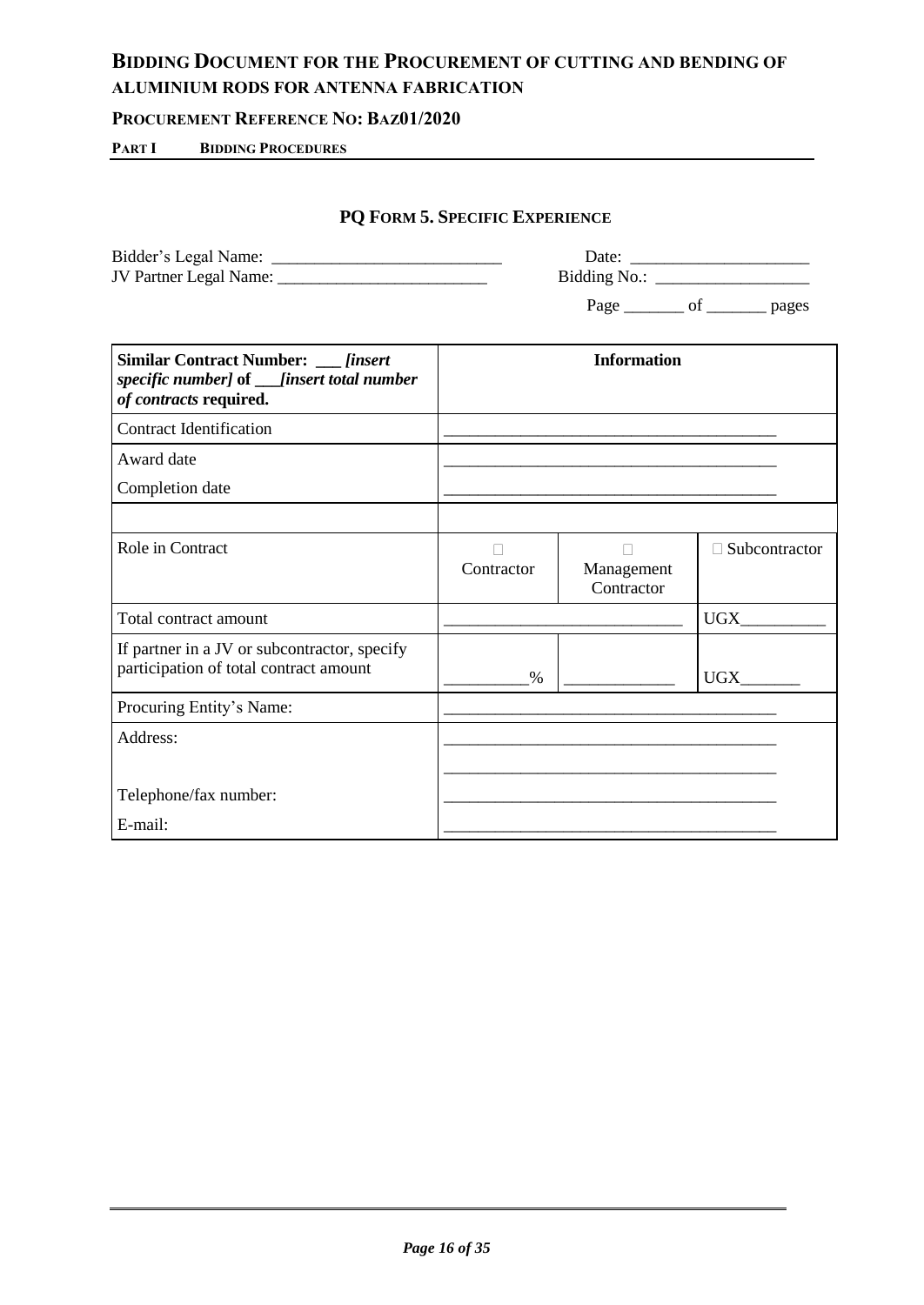#### **PROCUREMENT REFERENCE NO: BAZ01/2020**

#### **PART I BIDDING PROCEDURES**

## **PQ Form 5a. Specific Experience (cont.)**

| Bidder's Legal Name:          | Page | pages |
|-------------------------------|------|-------|
| <b>JV Partner Legal Name:</b> |      |       |

| Similar Contract No. __ <i>[insert specific</i><br>number] of ____[insert total number of<br>contracts] required                  | <b>Information</b> |  |
|-----------------------------------------------------------------------------------------------------------------------------------|--------------------|--|
| Description of the similarity in accordance<br>with Sub-Factor 2.4.2a) of Section III<br>(Evaluation and Qualification Criteria): |                    |  |
| Amount                                                                                                                            |                    |  |
| Physical size                                                                                                                     |                    |  |
| Complexity                                                                                                                        |                    |  |
| Methods/Technology                                                                                                                |                    |  |
| <b>Physical Production Rate</b>                                                                                                   |                    |  |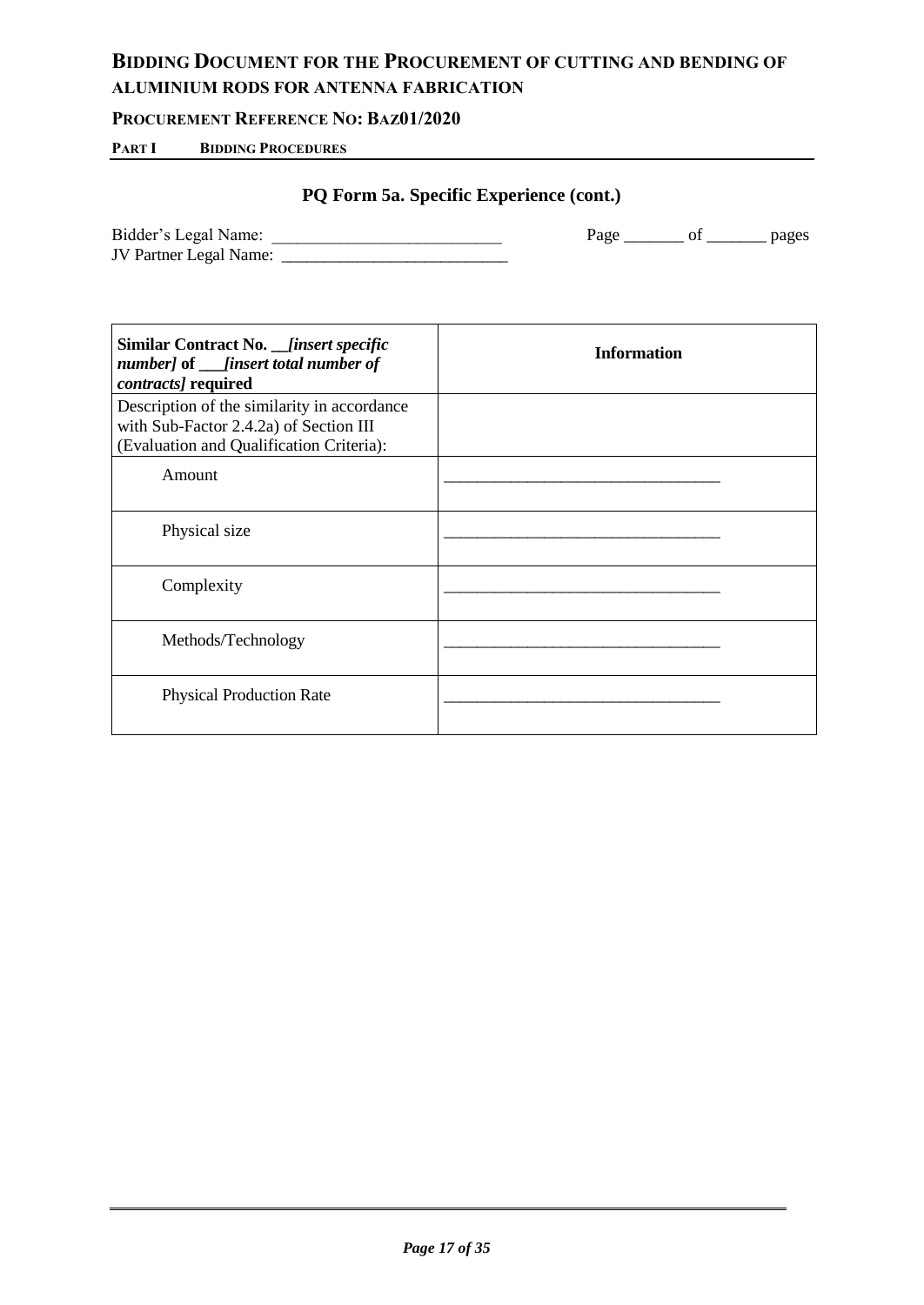# **PART 2: PROCURING ENTITY'S REQUIREMENTS**

# **Scope of Works**

**Procurement Reference Number: BAZ01/2020**

**Brief Description of Works : Cutting and Bending of Aluminium** 

 **Rods for Antenna Fabrication**

**Location of Works: : Contractor's workshop**

**Commencement Date : October 2020**

**Completion Periods Required : Thirty (30) days**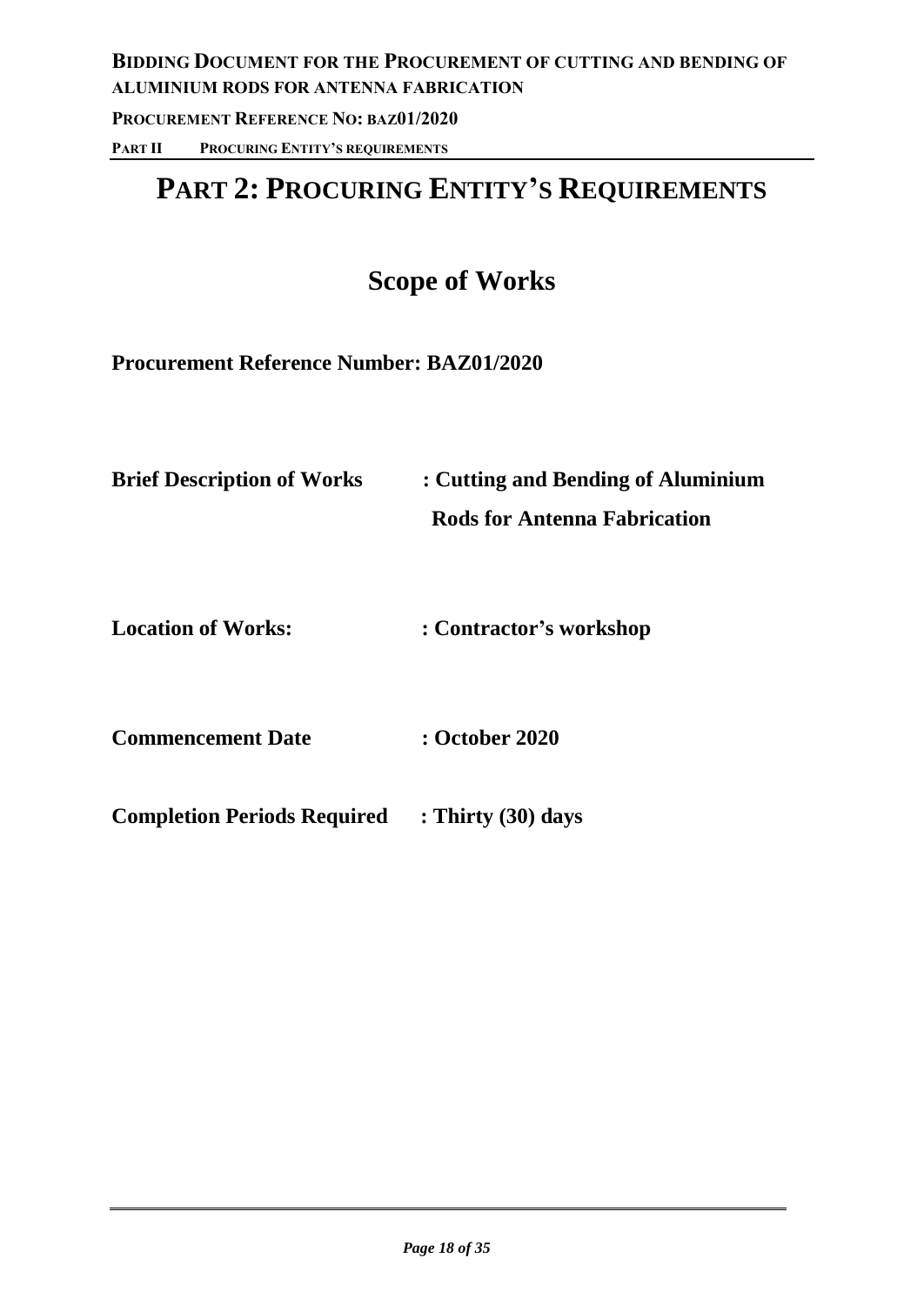**PROCUREMENT REFERENCE NO: BAZ01/2020**

**PART II PROCURING ENTITY'S REQUIREMENTS**

# **Specifications**

The Works are to be performed in accordance with the following attached specifications:

- 1. Whiskers bending of aluminium rods at 60 degrees centre angle and of 7inches lengths from centre to edge and quantity of 200 000.
- 2. Connecting rods cutting of aluminium rods to lengths of 9.5inches and quantity of 100 000.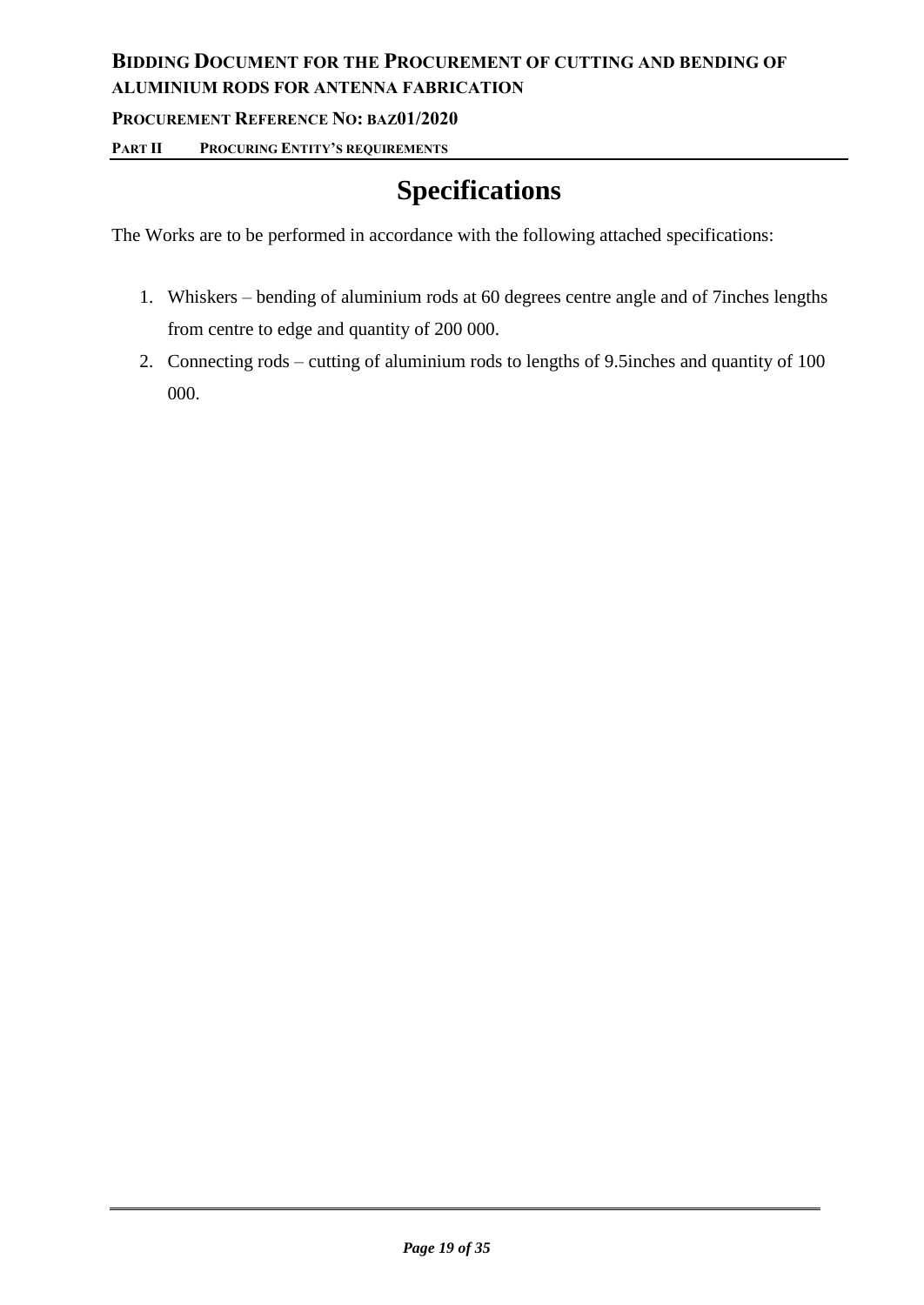# **BIDDING DOCUMENT FOR THE PROCUREMENT OF CUTTING AND BENDING OF**

# **ALUMINIUM RODS FOR ANTENNA FABRICATION**

#### **PROCUREMENT REFERENCE NO: BAZ01/2020**

**PART II PROCURING ENTITY'S REQUIREMENTS**

# **Bill of Quantities**

Name of Bidder:

Bidder's Reference Number:

Currency of Bid: \_\_\_\_\_\_\_\_\_\_\_

| <b>Item</b><br>N <sub>0</sub> | <b>Description of Works</b>                                                                                            | Quantity | <b>Unit of</b><br><b>Measure</b>    | Unit<br><b>Price</b> | <b>Total Price</b> |
|-------------------------------|------------------------------------------------------------------------------------------------------------------------|----------|-------------------------------------|----------------------|--------------------|
|                               | 1. Whiskers – bending of<br>aluminium rods at 60 degrees<br>centre angle and of 7inches<br>lengths from centre to edge | 200000   |                                     |                      |                    |
|                               | 2. Connecting rods – cutting of<br>aluminium rods to lengths of<br>9.5 inches and quantity of                          | 100000   |                                     |                      |                    |
|                               |                                                                                                                        |          |                                     |                      |                    |
|                               |                                                                                                                        |          | Contingency *<br><b>Grand Total</b> |                      |                    |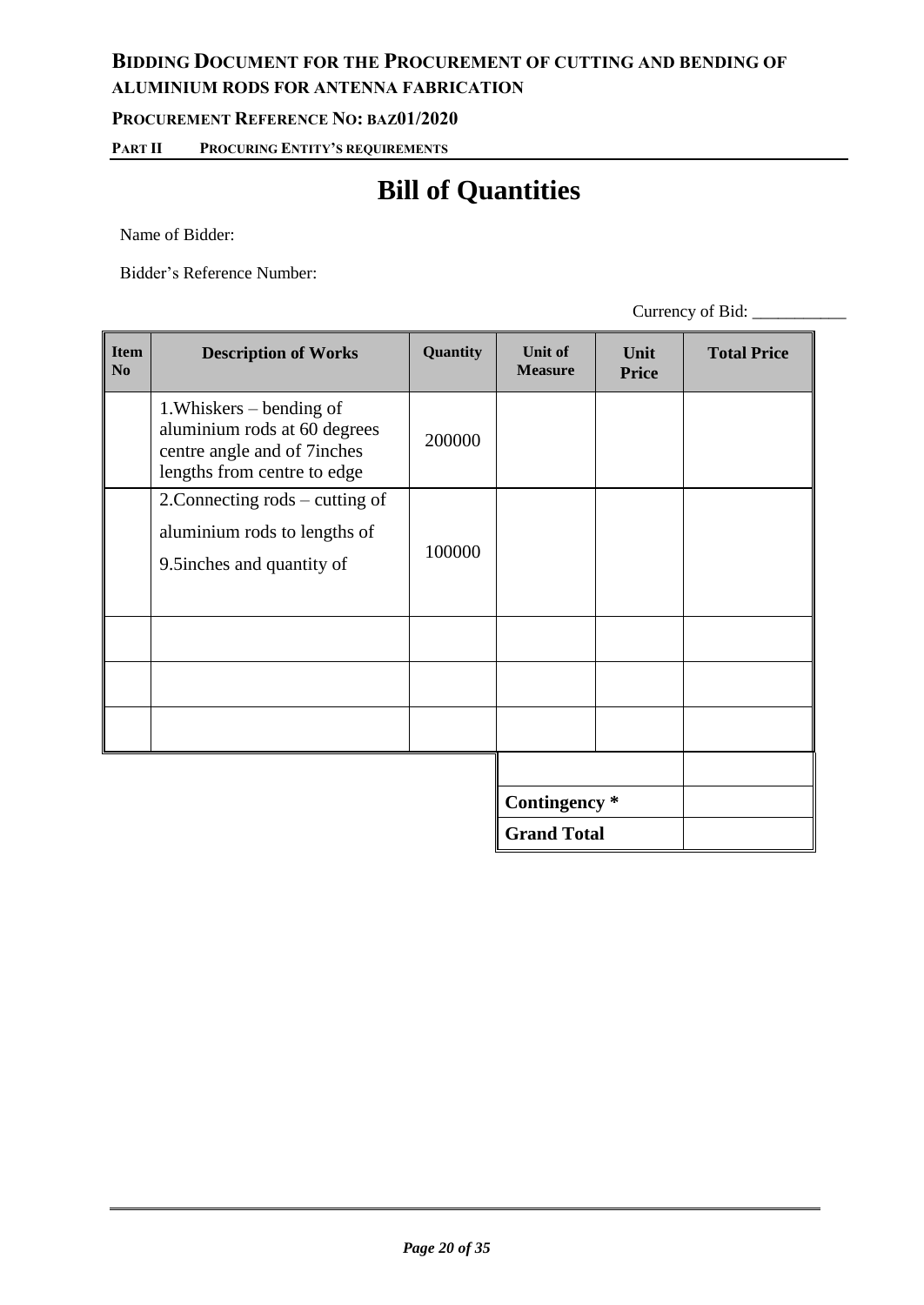#### **PROCUREMENT REFERENCE NO: BAZ01/2020**

#### **PART II PROCURING ENTITY'S REQUIREMENTS**

# **Bid-Securing Declaration**

*{The Bidder must fill in this Form in accordance with the instructions indicated, where it has been stated in the Bidding Procedures that a Bid-Securing Declaration is a requirement of bidding}.*

Procurement Reference number:

Date: *…………………..………….[date (in day, month and year format)]*

Bidder's Reference Number:

To: *{full name of Procuring Entity}*

We, the undersigned, declare that:

We understand that, according to the terms and conditions of your bidding documents, bids must be supported by a Bid-Securing Declaration.

We accept that we may be debarred from being eligible for bidding for any contract with a Procuring Entity in Zimbabwe for a period of time to be determined by the Authority*,* if we are in breach of our obligation(s) under the bidding conditions, because:

- (a) we have withdrawn our Bid during the period of Bid validity; or
- (b) having been notified of the acceptance of our Bid by the Procuring Entity during the period of bid validity, we fail or refuse to execute the Contract.

We understand this Bid Securing Declaration will expire if we are not the successful Bidder, either when we receive your notification to us of the name of the successful Bidder; or twenty-eight days after the expiration of our Bid, whichever is the earlier.

| <b>Signed</b>   |                                       | Name: | . |
|-----------------|---------------------------------------|-------|---|
| In capacity of: |                                       |       |   |
|                 | Duly authorised for and on behalf of: |       |   |
| <b>Company</b>  |                                       |       |   |
| <b>Address:</b> |                                       |       |   |
|                 |                                       |       |   |
|                 | Corporate Seal (where appropriate)    |       |   |

*{Note: In case of a Joint Venture, the Bid Securing Declaration must be in the name of all the partners to the Joint Venture that submits the Bid.}*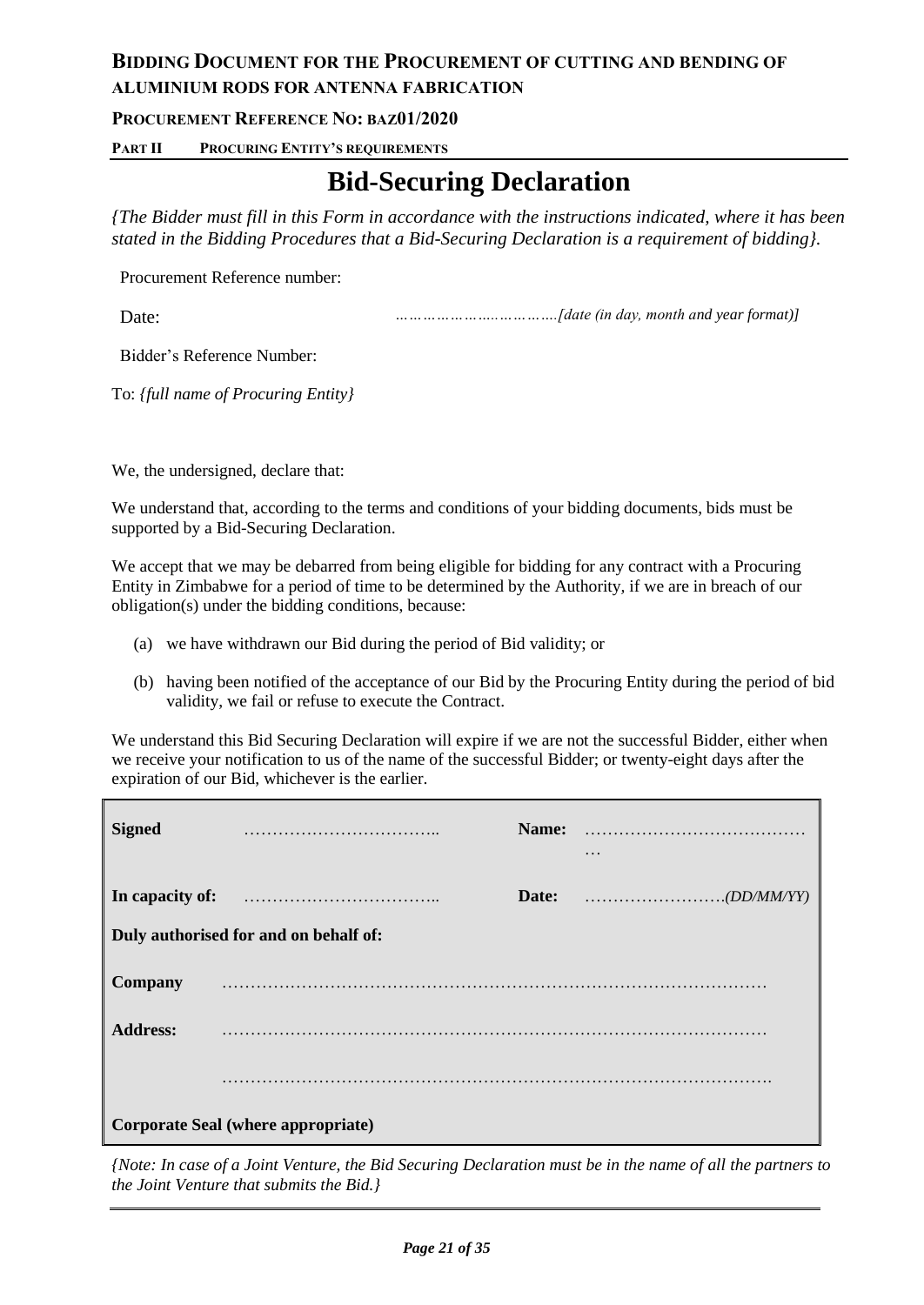#### **PROCUREMENT REFERENCE NO: BAZ01/2020**

**PART II PROCURING ENTITY'S REQUIREMENTS**

Declaration by the Accounting Officer

I declare that the procurement is based on neutral and fair technical requirements and bidder qualifications.

M. CHAKANYUKA **CHIEF EXECUTIVE OFFICER (A)** BROADCASTING AUTHORITY OF ZIMBABWE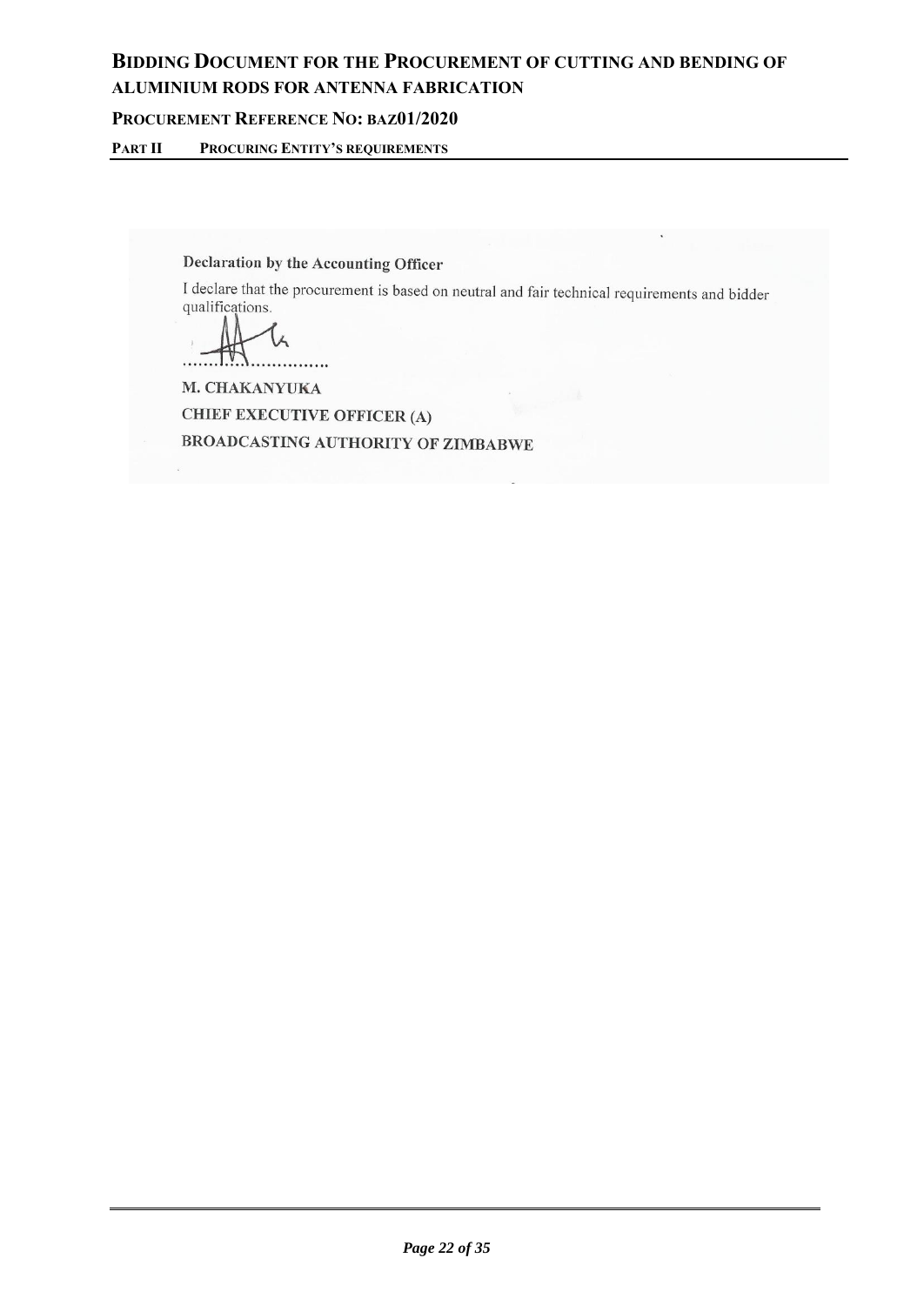# **BIDDING DOCUMENT FOR THE PROCUREMENT OF CUTTING AND BENDING OF ALUMINIUM RODS FOR ANTENNA FABRICATION PROCUREMENT REFERENCE NO: BAZ01/2020 PART III CONTRACT**

# **PART 3 CONTRACT**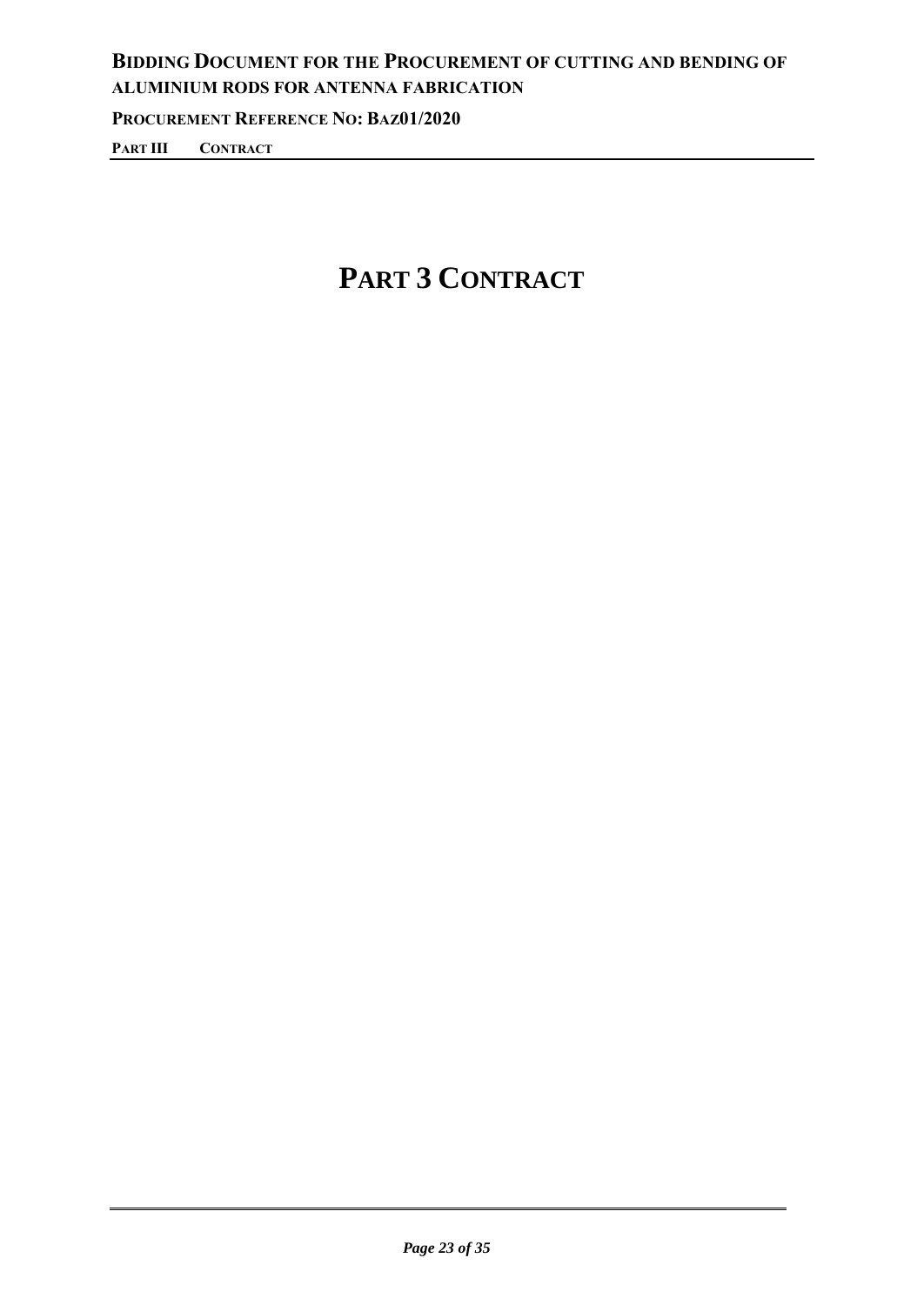**PROCUREMENT REFERENCE NO: BAZ01/2020**

**PART III CONTRACT**

# **General Conditions of Contract**

Any resulting contract is subject to the Zimbabwe General Conditions of Contract (GCC) for the Procurement of Non-Complex Works (copy available on request) except where modified by the Special Conditions below.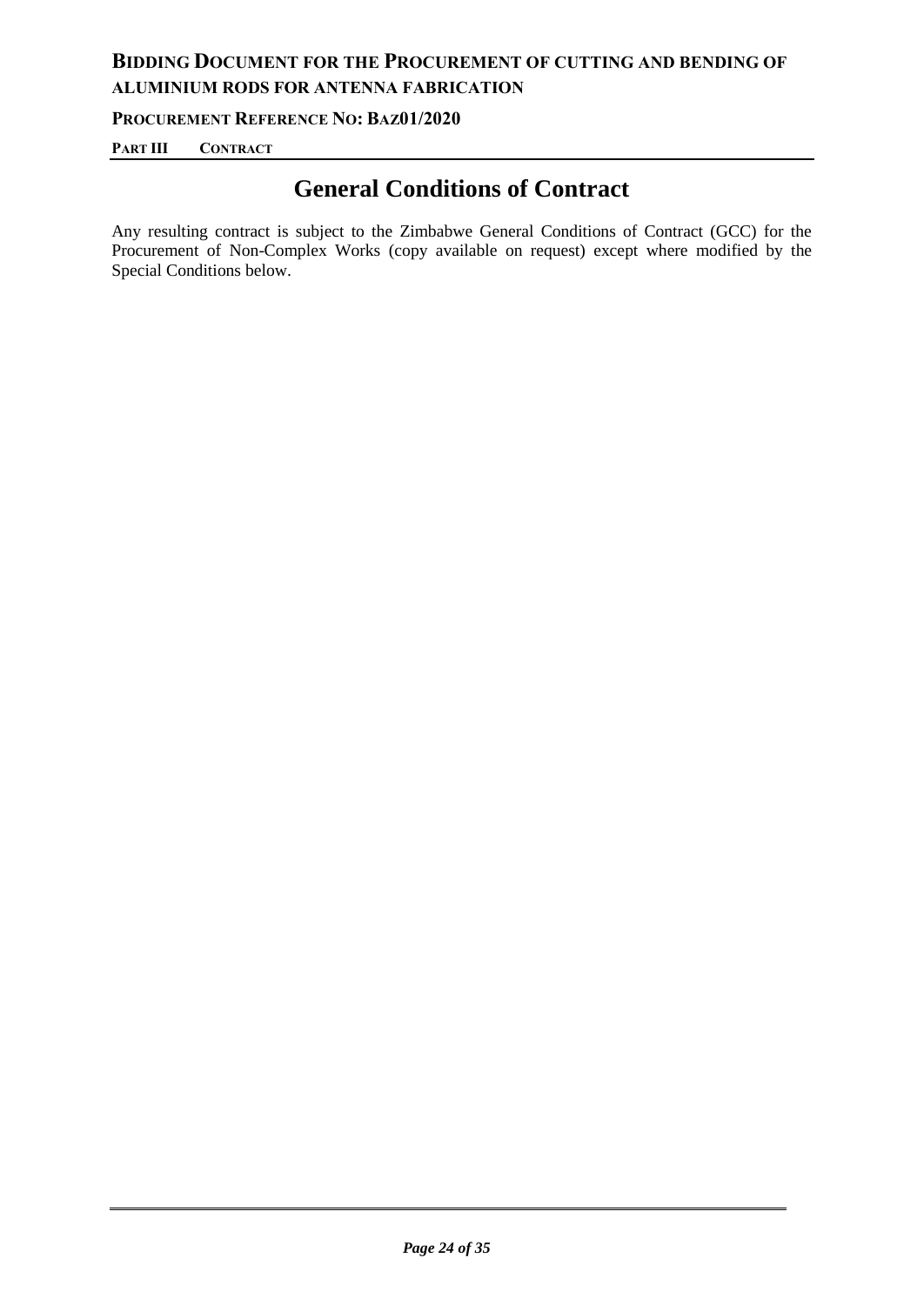**PROCUREMENT REFERENCE NO: BAZ01/2020**

**PART III CONTRACT**

# **Special Conditions of Contract**

Procurement Reference Number:

The clause numbers given in the first column correspond with the relevant clause number of the General Conditions of Contract.

| GCC<br>reference | <b>Special Conditions</b>                                                                                                                                                                                                                                   |  |
|------------------|-------------------------------------------------------------------------------------------------------------------------------------------------------------------------------------------------------------------------------------------------------------|--|
| 1.1(g)           | The Contractor is:<br><i>insert the name, address and contact (insert the name, address and contact</i><br>details of Contractor].                                                                                                                          |  |
| 1.1(q)           | The Intended Completion Date for the Whole Works is: 30 days                                                                                                                                                                                                |  |
| 1.1(t)           | The Procuring Entity is: Broadcasting Authority of Zimbabwe, 27 Boscobel<br>Drive West, Highlands, Harare                                                                                                                                                   |  |
| 1.1(v)           | The Project Manager is:<br>[insert the name, address and contact details of Project Manager. If there would be<br>no Project Manager appointed for the Contract, the authorised representative of the<br>Procuring Entity shall act as the Project Manager] |  |
| 1.1(w)           | The Site is located at:<br><i>linsert the</i>                                                                                                                                                                                                               |  |
| 1.1(z)           | The Start Date shall be: October 2020                                                                                                                                                                                                                       |  |
| $1.1$ (cc)       | The Works consist of:                                                                                                                                                                                                                                       |  |
|                  | <b>Cutting and Bending of Aluminium Rods for Antenna Fabrication</b>                                                                                                                                                                                        |  |
| 2.2              | The documents that form part of the Contract shall be following:                                                                                                                                                                                            |  |
|                  | the Contract Agreement,<br>a.                                                                                                                                                                                                                               |  |
|                  | the Letter of Acceptance,<br>b.                                                                                                                                                                                                                             |  |
|                  | the Contractor's Bid Submission Sheet,<br>c.                                                                                                                                                                                                                |  |
|                  | the Special Conditions of Contract,<br>d.                                                                                                                                                                                                                   |  |
|                  | the General Conditions of Contract,<br>e.                                                                                                                                                                                                                   |  |
|                  | f.<br>the Procuring Entity's Requirements,                                                                                                                                                                                                                  |  |
|                  | the Contractor's Bill of Quantities or Schedule of Activities (as applicable),<br>g.<br>and                                                                                                                                                                 |  |
|                  | any other documents submitted by the Contractor forming part of the<br>h.<br>Contract.                                                                                                                                                                      |  |
|                  | The priority of the documents shall be in the aforementioned order. If there is any<br>discrepancy or inconsistency, the Project Manager shall issue any necessary<br>clarification.                                                                        |  |
| 2.3              | The Contract is a: Admeasurement contract                                                                                                                                                                                                                   |  |
| 3.1              | The Language of the Contract is English. The Law governing the Contract is that                                                                                                                                                                             |  |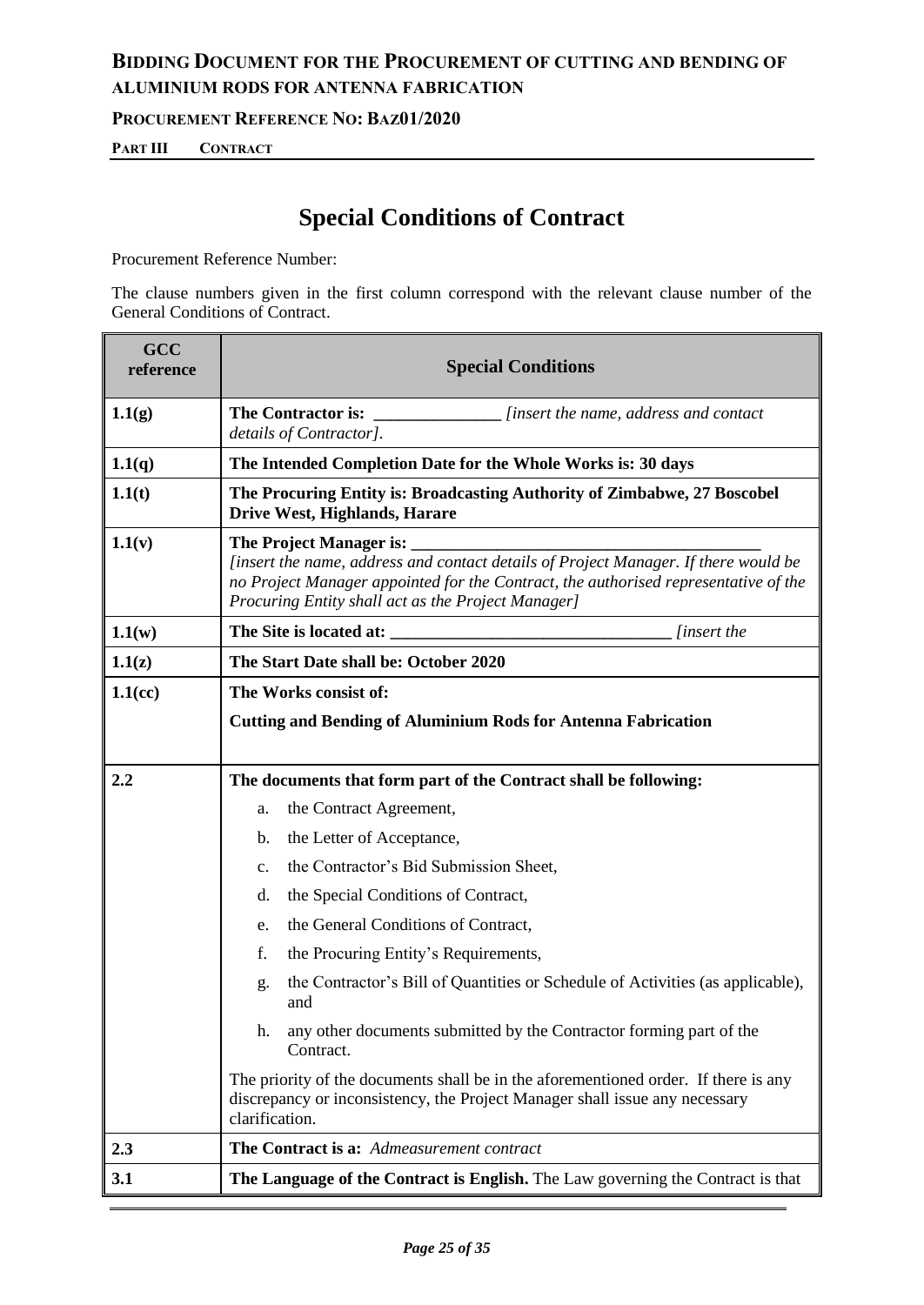#### **PROCUREMENT REFERENCE NO: BAZ01/2020**

**PART III CONTRACT**

| GCC<br>reference | <b>Special Conditions</b>                                                                                                                                                                                                                  |
|------------------|--------------------------------------------------------------------------------------------------------------------------------------------------------------------------------------------------------------------------------------------|
|                  | of the Republic of Zimbabwe.                                                                                                                                                                                                               |
| 4.1              | The Project Manager's decision shall be limited to the following:                                                                                                                                                                          |
|                  | issuing a variation order equal to 15% of the Initial Contract Amount in<br>(a)<br>accordance with GCC Sub-clause 29.1(b);                                                                                                                 |
|                  | (b) adjusting the Contract Price by up to 10% of the Contract Amount when a<br>Compensation Event causes additional cost in accordance with GCC Sub-<br>clause 33; and                                                                     |
|                  | any consequent extension of time that should be issued under (a) and (b).<br>(c)                                                                                                                                                           |
|                  | On circumstances that exceeded the aforementioned limits, prior approval of the<br>Procuring Entity is required.                                                                                                                           |
|                  | [These provisions should be carefully inserted by the procuring entity. Please delete<br>these provisions if procuring entity believes that the Project Manager should carry<br>out all contract management responsibility on its behalf.] |
| 10.1             | The minimum insurance amounts and deductibles shall be:                                                                                                                                                                                    |
|                  | for loss or damage to the Works, Plant and Materials: [insert currency and<br>(a)<br>amount].                                                                                                                                              |
|                  | (b)<br>For loss or damage to Equipment: [insert currency and amount].                                                                                                                                                                      |
|                  | for loss or damage to property (except the Works, Plant, Materials, and<br>(c)<br>Equipment) in connection with Contract [insert currency and amount].                                                                                     |
|                  | for personal injury or death:<br>(d)                                                                                                                                                                                                       |
|                  | of the Contractor's employees: [insert currency and amount].<br>(i)                                                                                                                                                                        |
|                  | (ii)<br>of other people: [insert currency and amount].                                                                                                                                                                                     |
| 11.2             | The data on Site are outlined in the following documents:                                                                                                                                                                                  |
|                  |                                                                                                                                                                                                                                            |
|                  | [insert any documents provided by Procuring Entity that relates to site data. If there<br>is none, please delete]                                                                                                                          |
| 16.1             | <b>The Site Possession Date shall be:</b> [insert location(s) and date(s)]                                                                                                                                                                 |
| 19.1             | The Contractor shall submit a Program for the Works within 14 days after the date of<br>the Letter of Acceptance.                                                                                                                          |
| 19.3             | No program updates shall be required unless specifically requested by the Project<br>Manager of the Procuring Entity.                                                                                                                      |
|                  | [If program updates are required, amend to the following text and insert SCC 19.3]                                                                                                                                                         |
|                  | The Contractor shall submit for approval an updated Program for the Works within<br>14 days from the date of any change made to the Contract.                                                                                              |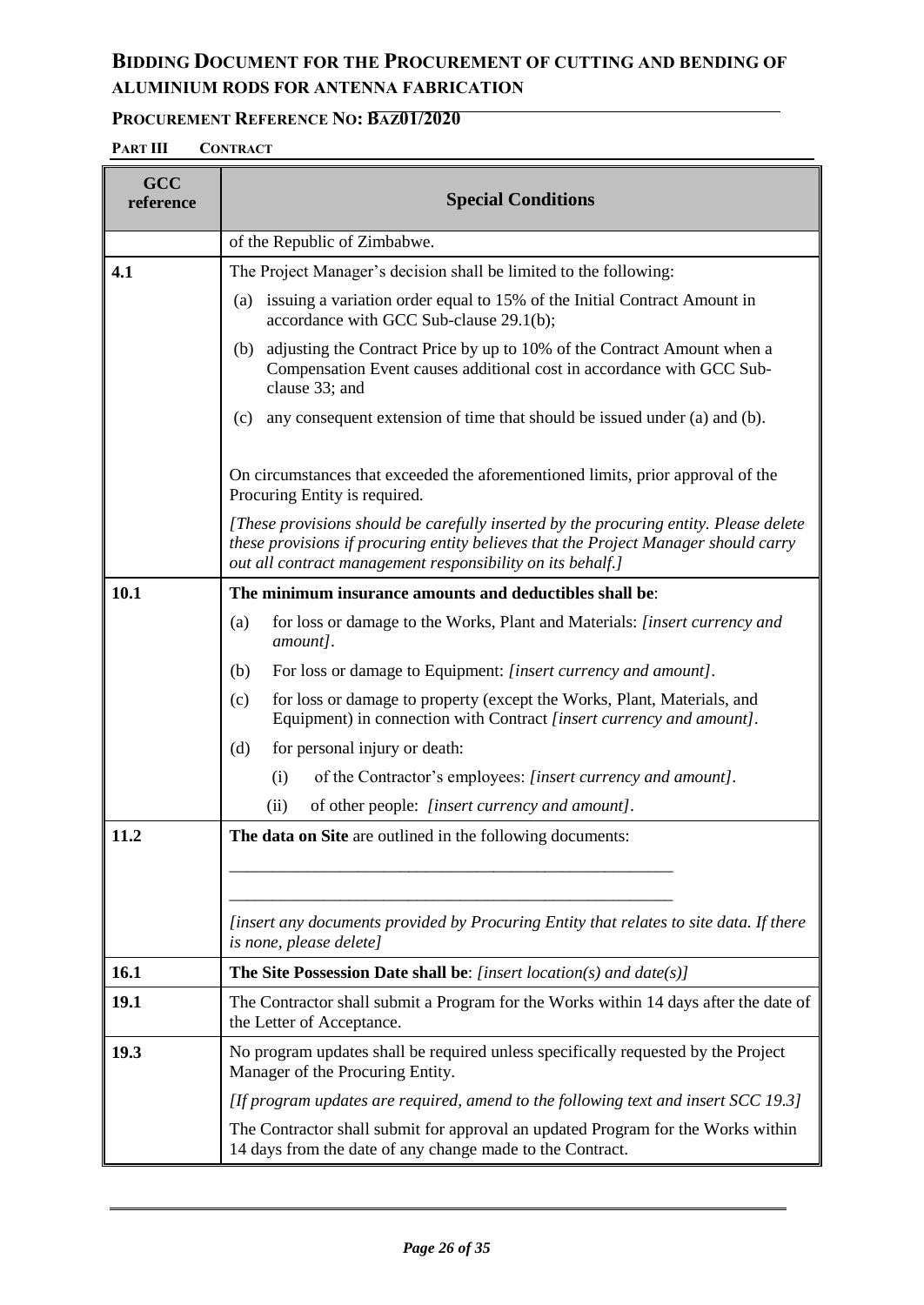#### **PROCUREMENT REFERENCE NO: BAZ01/2020**

**PART III CONTRACT**

| GCC<br>reference | <b>Special Conditions</b>                                                                                                                                                                                                                                                                                                    |
|------------------|------------------------------------------------------------------------------------------------------------------------------------------------------------------------------------------------------------------------------------------------------------------------------------------------------------------------------|
| 26.1             | The Defects Liability Period is: [insert number] months.                                                                                                                                                                                                                                                                     |
|                  | [The Defects Liability Period is usually limited to 12 months, but could be less in<br>very simple cases]                                                                                                                                                                                                                    |
| 34.2             | Adjustment of the Contract Price: The Project Manager shall not adjust the<br>Contract Price if taxes, duties, and other levies are changed during the period from<br>Start date to the date the Completion certificate [State any arrangement under<br>which the Contract Price may be adjusted or delete if inapplicable.] |
| 35.1             | The retention shall be [State percentage to be retained, normally five percent $(5%)$<br>of each payment certificate].                                                                                                                                                                                                       |
| 36.1             | The Liquidated Damages shall be 0.01% of the contract amount per day of delay).                                                                                                                                                                                                                                              |
|                  | The total liquidated damages (LD) shall not exceed 10% of the Contract Amount.                                                                                                                                                                                                                                               |
| 38.1             | Payment shall be made within 30 days of completion of work. Payment will be made<br>in Zimbabwean Dollars at prevailing auction rate.                                                                                                                                                                                        |
| 39.1             | The Performance Security shall be in the form of a Bank Guarantee and in the<br>amount of 10% of the Contract Amount in the form of                                                                                                                                                                                          |
| 42.1             | The Contract Administration Fee set out in Part V of the Fifth Schedule of the<br>Regulations is due upon the signing of the Contract and the applicable Fee is<br>\$1750.00.                                                                                                                                                |
| 46               | 46.1 The date to supply "as-built drawings and/or operating manuals shall be within<br>14 days following issue of Completion Certificate.                                                                                                                                                                                    |
|                  | <b>46.2</b> The amount to be withheld shall be _________________ <i>[normally 0.01 percent of the</i><br>Contract amount per day of delay or any appropriate amount] per day of delay.                                                                                                                                       |
| 49.1             | The percentage to apply to the value of the work not completed, representing the<br>Procuring Entity's additional cost for completing the Works, is [insert percentage].                                                                                                                                                     |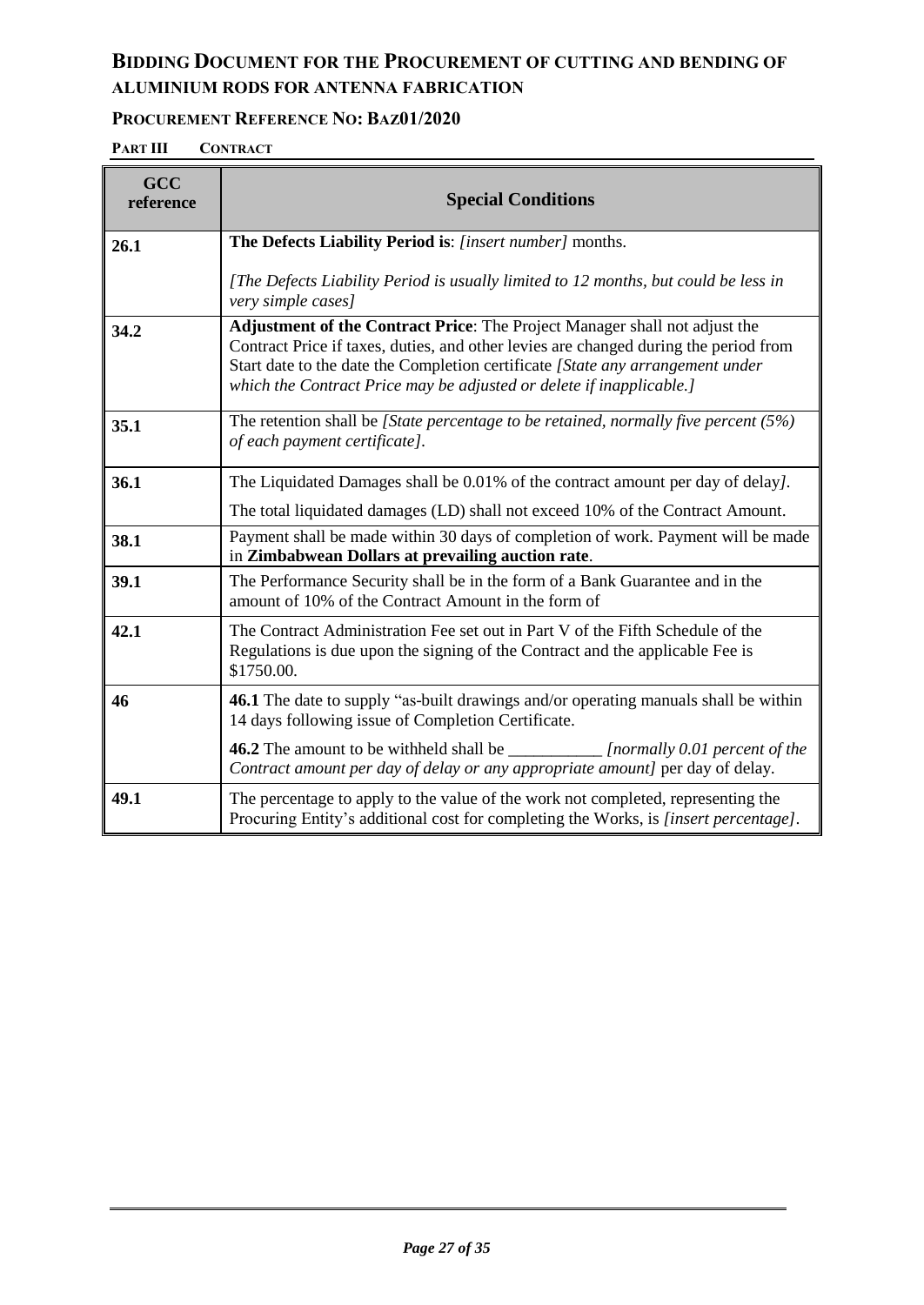#### **PROCUREMENT REFERENCE NO: BAZ01/2020**

**PART III CONTRACT**

# **Contract Forms**

This Section contains forms which, once completed, will form part of the Contract. The forms for Performance Security and Advance Payment Security, when required, should only be completed by the successful Bidder after contract award.

# **Table of Forms**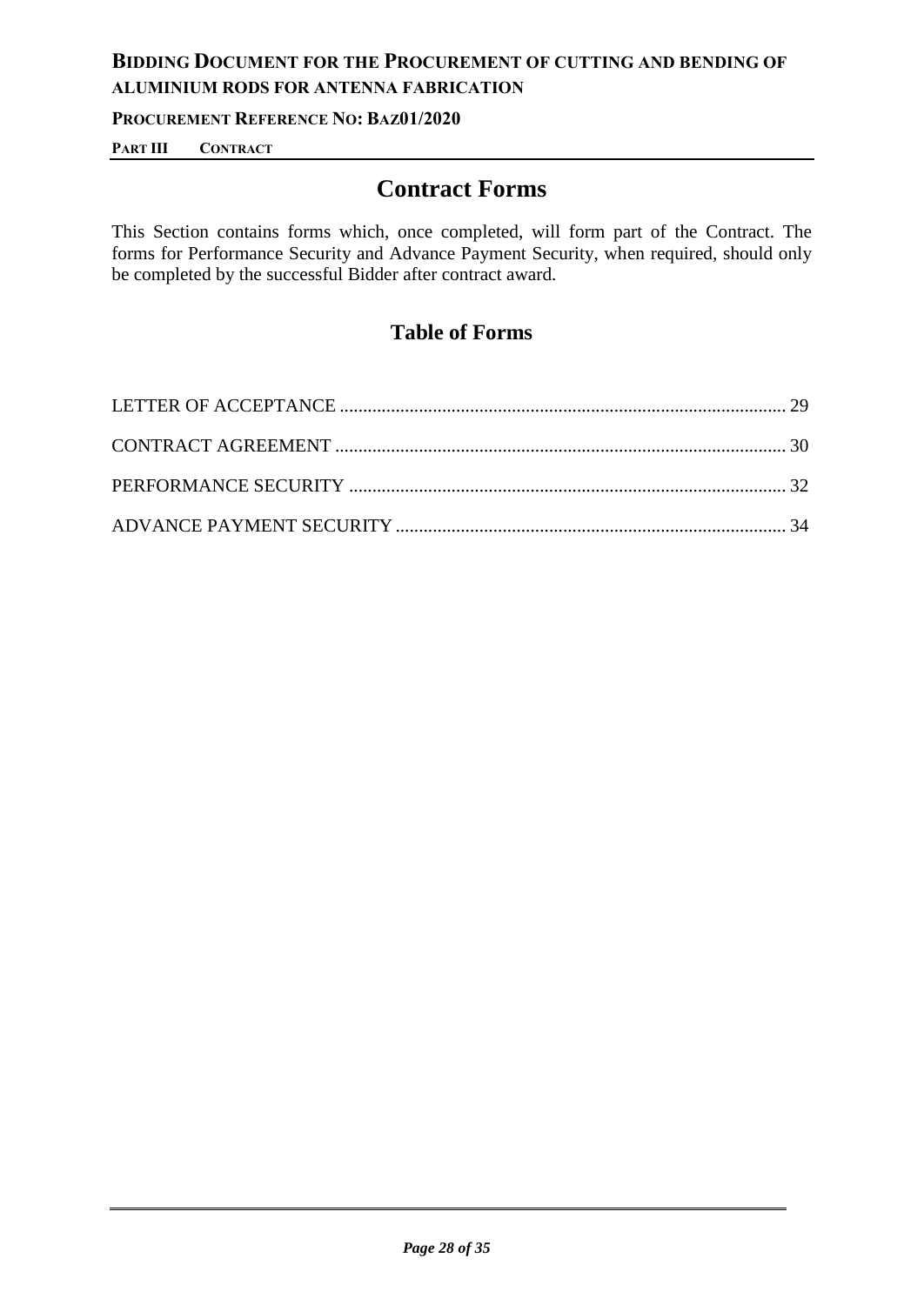**PROCUREMENT REFERENCE NO: BAZ01/2020**

<span id="page-28-0"></span>**PART III CONTRACT**

# **LETTER OF ACCEPTANCE**

*[To be produced on letterhead paper of the Procuring Entity]*

To:

*[name and address of the successful Tenderer]*

#### **Subject: Letter of Acceptance**

This is to notify you that your Bid dated……………... *[insert date]* for the execution of the ..... . . . . *.[insert name of the contract and procurement reference number,]* for the Accepted Contract Amount of the equivalent of . . . . . . . . *.[insert amount in numbers and words and name of currency]*, as corrected and modified in accordance with the Instructions to Bidders is hereby accepted by the Procuring Entity.

You are requested to furnish the Performance Security within 28 days in accordance with the Conditions of Contract, using for that purpose the of the Performance Security Form included in Section 3 (Contract Forms) of the Bidding Document. *[Delete page if no Performance Security is required in the SCC]*

| Signed:                                                                     | <i>authorised person]</i> |
|-----------------------------------------------------------------------------|---------------------------|
| Name:                                                                       | <i>person signing</i>     |
| In the capacity of:                                                         | <i>person signing</i>     |
| Duly authorized to sign<br>the letter of acceptance<br>for and on behalf of | <i>Procuring Entity</i>   |
| Date:                                                                       |                           |

Attachment: Contract Agreement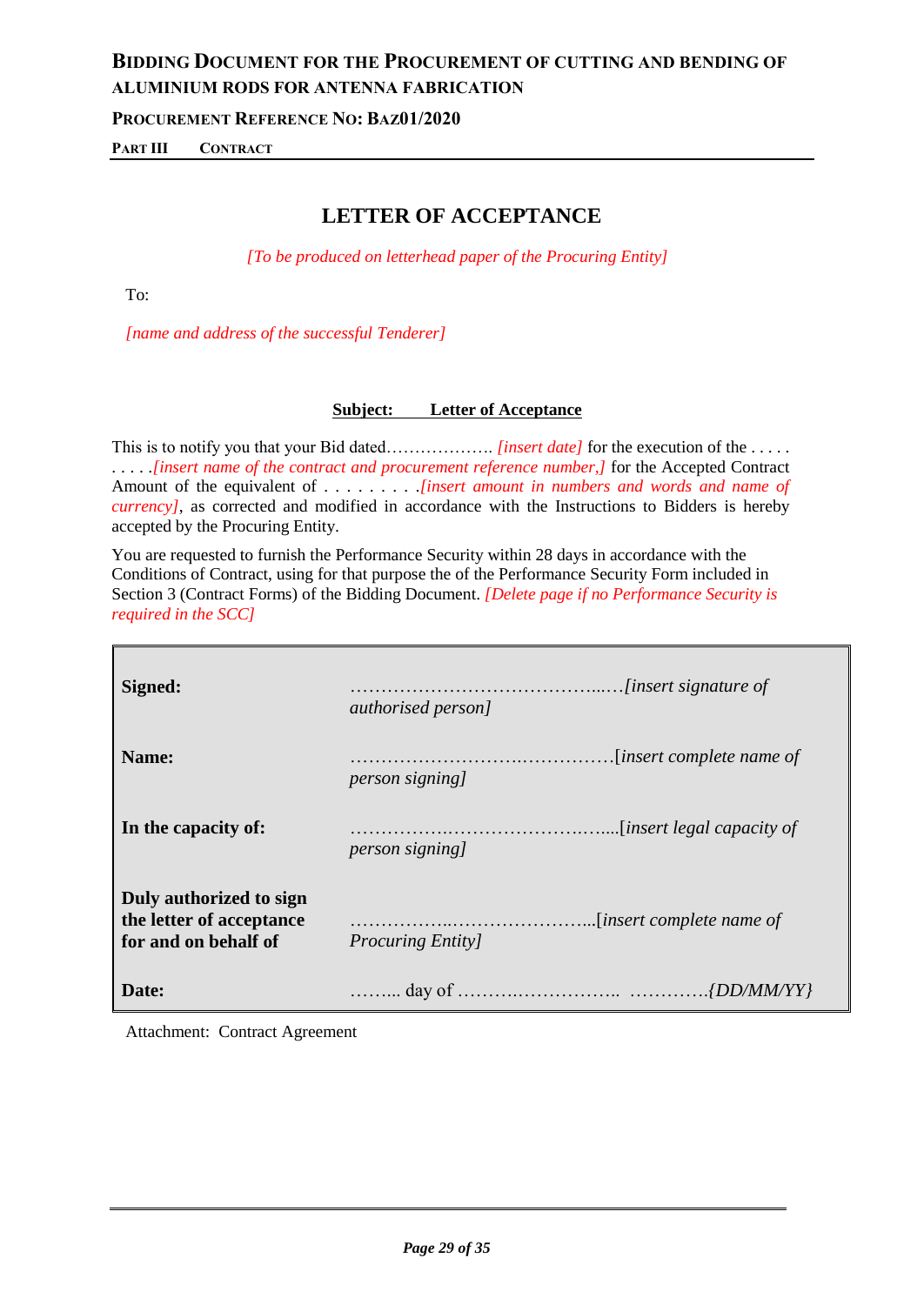**PROCUREMENT REFERENCE NO: BAZ01/2020**

<span id="page-29-0"></span>**PART III CONTRACT**

# **CONTRACT AGREEMENT**

#### **Procurement Reference:…….**

THIS CONTRACT AGREEMENT is made the *[insert: date]* day of *[insert: month]*, *[insert: year]*.

#### **BETWEEN**

- (1) *[insert complete name of Procuring Entity]*, a *[ insert description of type of legal entity, for example, an agency of the Ministry of .... of the Government of Zimbabwe, or corporation incorporated under the laws of Zimbabwe]* and having its principal place of business at *[insert full postal address of Procuring Entity]* (hereinafter called "the Procuring Entity"), and
- (2) *[insert name of Contractor]*, a corporation incorporated under the laws of *[insert: country of Contractor]* and having its principal place of business at *[insert full postal address of Contractor]* (hereinafter called "the Contractor").

WHEREAS the Procuring Entity desires that the Works known as *[name of the Contract]* should be executed by the Contractor, and has accepted a Bid by the Contractor for the execution and completion of these Works and for the remedying of any defects in them,

THE PROCURING ENTITY AND THE CONTRACTOR AGREE AS FOLLOWS:

- 1. In this Agreement words and expressions shall have the same meanings as are assigned to them in the General and Special Conditions of Contract referred to below.
- 2. The following documents shall constitute the Contract between the Procuring Entity and the Contractor, and each shall be read and construed as an integral part of the Contract:
	- (a) This Contract Agreement;
	- (b) The Letter of Acceptance;
	- (c) The Contractor's Bid;
	- (d) The Special Conditions of Contract;
	- (e) The General Conditions of Contract;
	- (f) The Procuring Entity's requirements (Specifications and Drawings);
	- (g) The completed Bill of Quantities or Schedule of Activities; and
	- (h) *[Add here any other document(s)].*
- 3. This Contract Agreement shall prevail over all other Contract Documents. In the event of any discrepancy or inconsistency within the Contract Documents, then the documents shall prevail in the order listed above.
- 4. In consideration for the payments to be made by the Procuring Entity to the Contractor as mentioned below, the Contractor hereby agrees with the Procuring Entity to execute the Works and to remedy any defects in them in conformity with the Contract.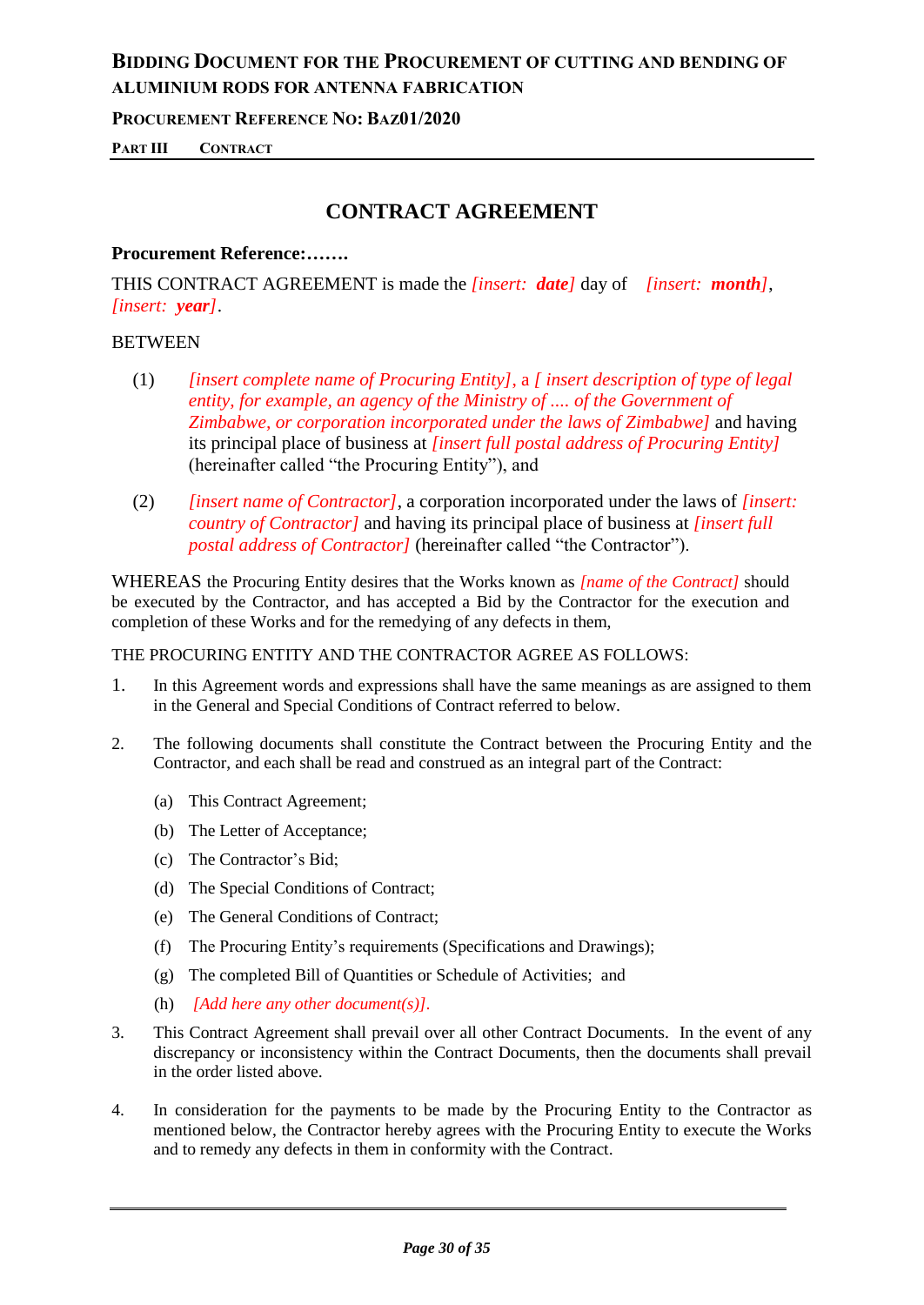#### **PROCUREMENT REFERENCE NO: BAZ01/2020**

#### **PART III CONTRACT**

5. The Procuring Entity hereby agrees to pay the Contractor, in consideration for the execution and completion of the Works and the remedying of any defects in them, the Contract Price or such other sum as may become payable under the Contract at the times and in the manner prescribed by the Contract.

IN WITNESS WHEREOF the parties hereto have caused this Agreement to be executed in accordance with the laws of Zimbabwe on the day, month and year indicated above.

#### **For and on behalf of the Procuring Entity**

| Signed:                             |                                          |
|-------------------------------------|------------------------------------------|
| Name:                               |                                          |
| In the capacity of:                 | [Title or other appropriate designation] |
| For and on behalf of the Contractor |                                          |

#### **For and on behalf of the Contractor**

| Signed:             |  |
|---------------------|--|
| <b>Name:</b>        |  |
| In the capacity of: |  |

*[Note: If the Contractor consists of more than one entity, all these entities should appear as signatories, e.g., in the following manner:]*

#### **For and on behalf of each member of the Joint Venture**

| Signed:             |                                          |
|---------------------|------------------------------------------|
| Name of member:     |                                          |
| In the capacity of: | [Title or other appropriate designation] |

| Signed:             | .                                        |
|---------------------|------------------------------------------|
| Name of member:     |                                          |
| In the capacity of: | [Title or other appropriate designation] |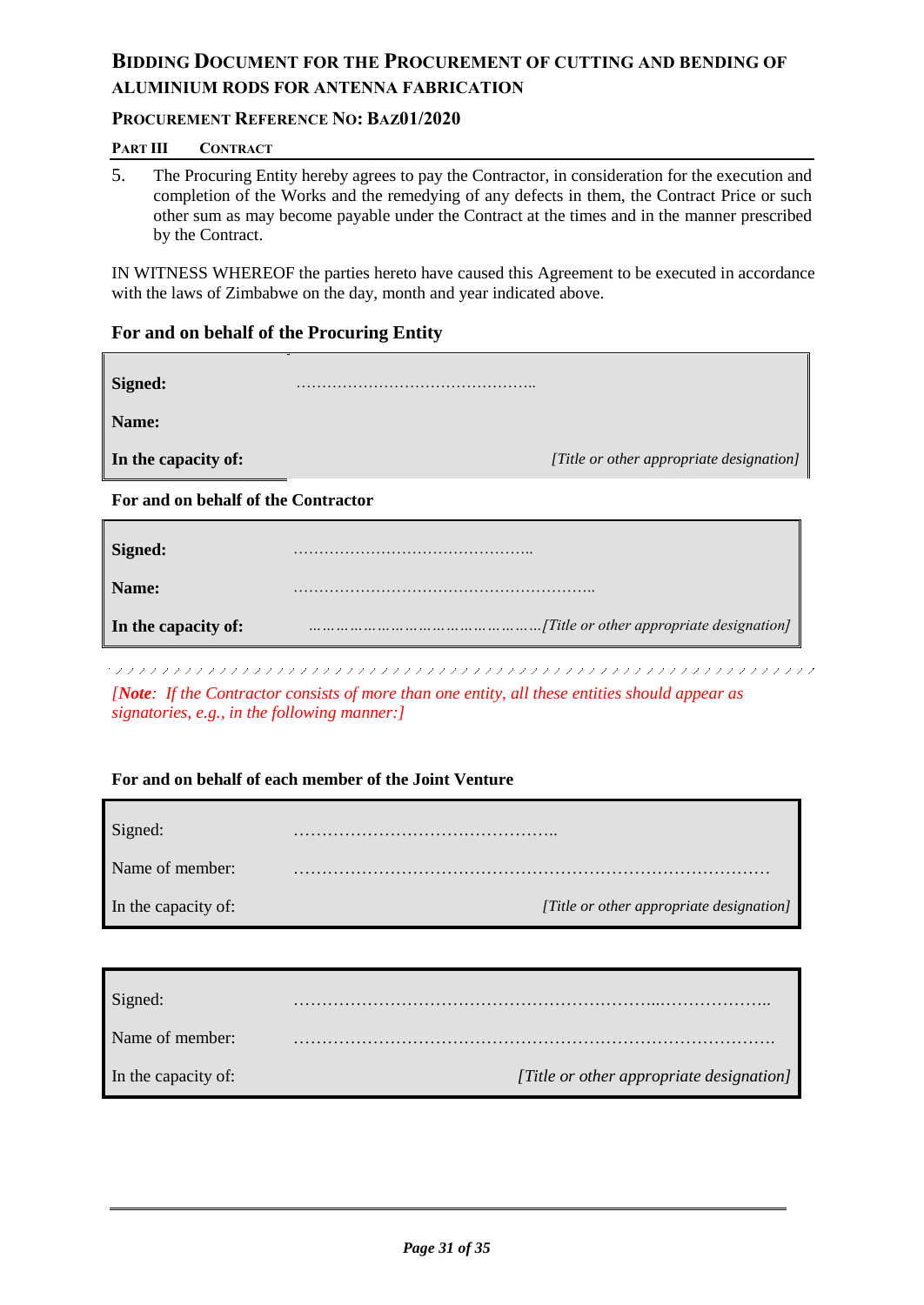**PROCUREMENT REFERENCE NO: BAZ01/2020**

**PART III CONTRACT**

## **BANK GUARANTEE FOR PERFORMANCE SECURITY**

<span id="page-31-0"></span>*[Delete page if no Performance Security is required in the SCC]*

*[The issuing bank, as requested by the successful Bidder, must fill in this form in accordance with the instructions indicated]* 

Date: *[insert date (as day, month, and year)]*

Title of the procurement: *[Insert general title of the procurement]*

Procurement Reference No: *[insert reference]*

Bank's Branch or Office: *[insert complete name of Guarantor]*

**Beneficiary:** *[insert complete name of Procuring Entity]*

Performance Guarantee No:

We have been informed that …….. *[name of the Contractor],* (hereinafter called "the Contractor") has entered into Contract No. . . . . . *[procurement reference number of the Contract].* dated *[insert day and month], [insert year]*, with you, for the execution of ……………….. *[name of contract and brief description of Works]* (hereinafter called "the Contract").

Furthermore, we understand that, according to the conditions of the Contract, a performance guarantee is required.

At the request of the Contractor, we …………………. *[name of the Bank]* hereby irrevocably undertake to pay you any sum or sums not exceeding in total an amount of ………………………… *[name of the currency and amount in figures] <sup>1</sup>….* (. . . . . *[amount in words]*) such sum being payable in the types and proportions of currencies in which the Contract Price is payable, upon receipt by us of your first demand in writing accompanied by a written statement stating that the Contractor is in breach of its obligation(s) under the Contract, without your needing to prove or to show grounds for your demand or the sum specified therein.

This guarantee shall expire, no later than the . . . . . day of . . . . . . . . . . , . . . . . . *2* , and any demand for payment under it must be received by us at this office on or before that date. The Guarantor agrees to a one-time extension of this guarantee for a period not to exceed ….*[six months][one year],* in response to the Procuring Entity's written request for such extension, such request to be presented to the Guarantor before the expiry of the guarantee.

This guarantee is subject to the Uniform Rules for Demand Guarantees, ICC Publication No. 758, except that subparagraph (ii) of Sub-article 20(a) is hereby excluded.

#### . . . . . . . . . . . . . . . . . . . . . . . . . . . .

#### *[Seal of Bank and Signature(s)]*

**Note –**

*All italicized text is for guidance on how to prepare this demand guarantee and shall be deleted from the final document.*

*<sup>1</sup> The Guarantor shall insert an amount representing the percentage of the Contract Price specified in the Contract and denominated either in the currency(ies) of the Contract or a freely convertible currency acceptable to the Procuring Entity.*

*2 Insert the date twenty-eight days after the expected completion date. The Procuring Entity should note that in the event of an extension of the time for completion of the Contract, the Procuring Entity would need to request an extension of this*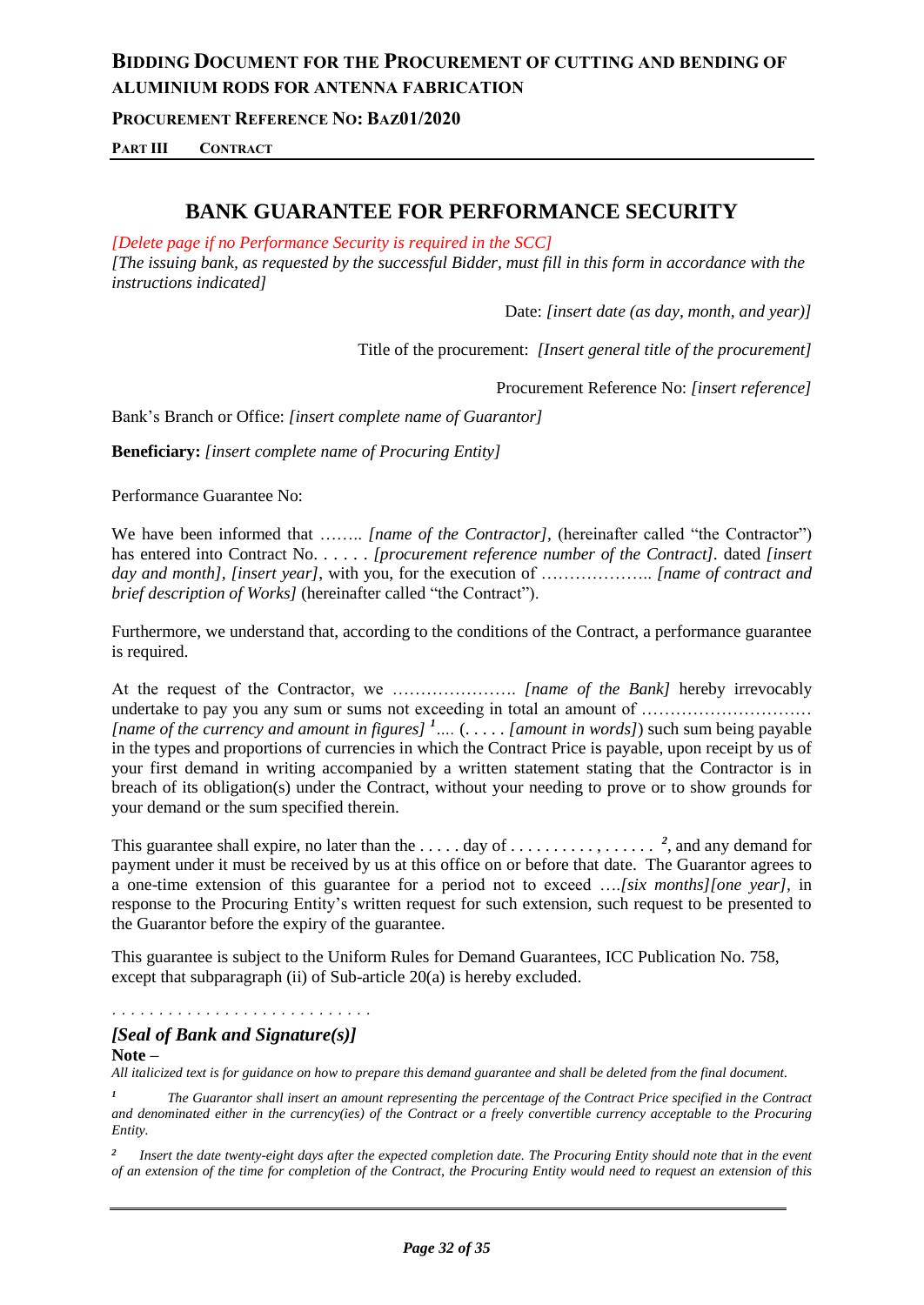#### **PROCUREMENT REFERENCE NO: BAZ01/2020**

#### **PART III CONTRACT**

*guarantee from the Guarantor. Such request must be in writing and must be made prior to the expiration date established in the guarantee.*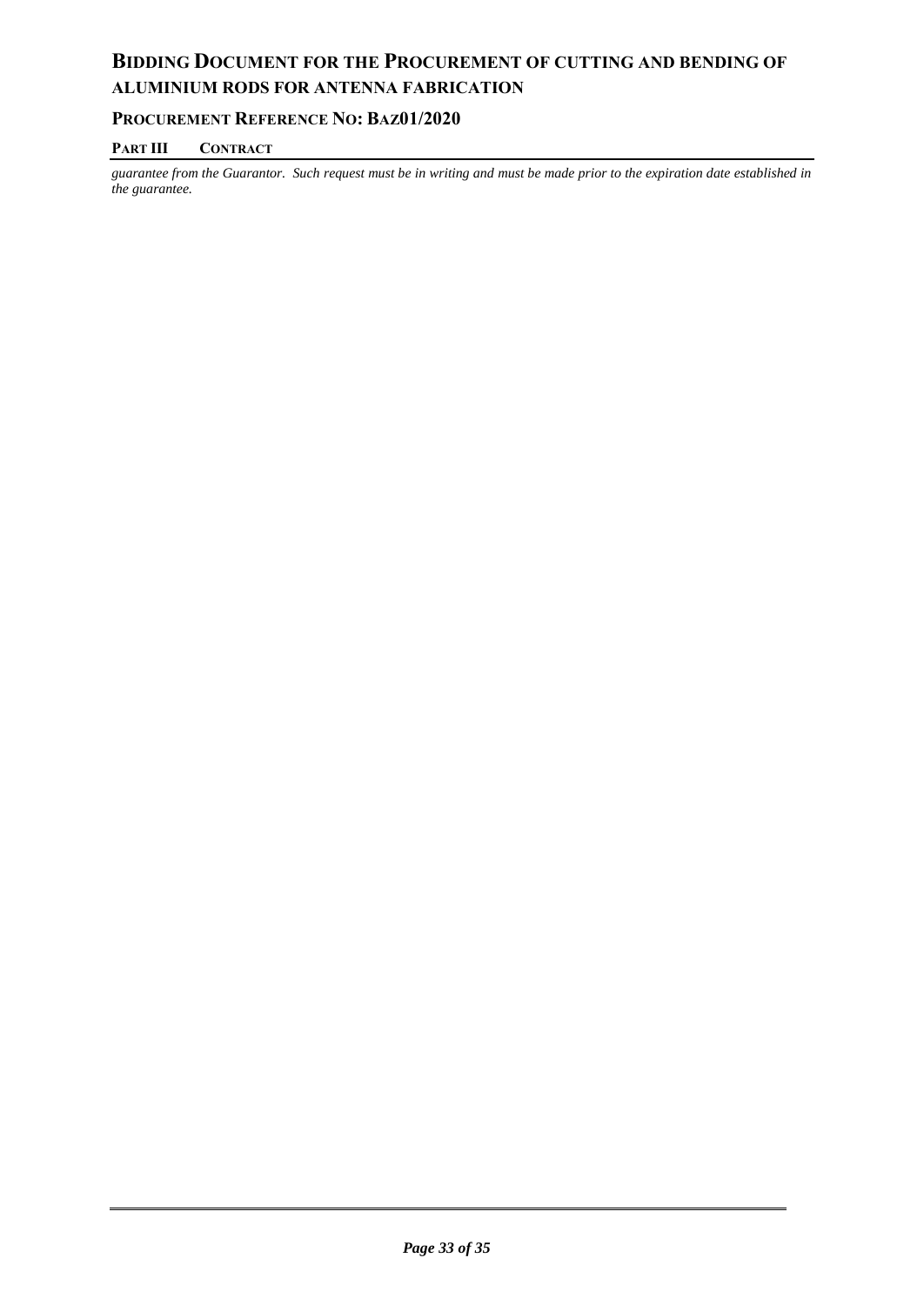**PROCUREMENT REFERENCE NO: BAZ01/2020**

**PART III CONTRACT**

## **ADVANCE PAYMENT SECURITY**

<span id="page-33-0"></span>*[Delete page if no Advance Payment is required in the SCC]*

*[The bank, as requested by the successful Tenderer, shall fill in this form in accordance with the instructions indicated.]* 

> Date: *[insert date (as day, month, and year)]* Procurement Reference No: *[insert reference]*

*[Issuing bank's letterhead]* 

**Beneficiary:** *[insert legal name and address of Procuring Entity]*

**ADVANCE PAYMENT GUARANTEE No.:** *[insert Advance Payment Guarantee no.]*

We have been informed that ………. *[name of the Contractor]* (hereinafter called "the Contractor") has entered into Contract No……. *[procurement reference number of the Contract],* dated *[insert day and month], [insert year]* with you, for the execution of …………………….. *[name of contract and brief description of Works]* (hereinafter called "the Contract").

Furthermore, we understand that, according to the Conditions of the Contract, an advance payment in the sum …….. *[name of the currency and amount in figures] <sup>1</sup>* (…... *[amount in words]*) is to be made against an advance payment guarantee.

At the request of the Contractor, we ……... *[name of the Bank].* hereby irrevocably undertake to pay you any sum or sums not exceeding in total an amount of ……... *[name of the currency and amount in figures]\** (……. *[amount in words]*) upon receipt by us of your first demand in writing accompanied by a written statement stating that the Contractor is in breach of its obligation under the Contract because the Contractor used the advance payment for purposes other than the costs of mobilization in respect of the Works.

It is a condition for any claim and payment under this guarantee to be made that the advance payment referred to above must have been received by the Contractor on its account number ……….*[Contractor's account number].* at ……... *[name and address of the Contractor's Bank]*.

The maximum amount of this guarantee shall be progressively reduced by the amount of the advance payment repaid by the Contractor as indicated in copies of interim statements or payment certificates which shall be presented to us. This guarantee shall expire, at the latest, upon our receipt of a copy of the interim payment certificate indicating that eighty (80) percent of the Contract Price has been certified for payment, or on the ...... day of ................<sup>2</sup>, whichever is earlier. Consequently, any demand for payment under this guarantee must be received by us at this office on or before that date. The Guarantor agrees to a one-time extension of this guarantee for a period not to exceed *[six months][one year]*, in response to the Procuring Entity's written request for such extension, such request to be presented to the Guarantor before the expiry of the guarantee.

This guarantee is subject to the Uniform Rules for Demand Guarantees, ICC Publication No. 758. *…………………………………………………..*

*[Seal of Bank and Signature(s)]……………………….* 

**Note –**

*All italicized text is for guidance in preparing this demand guarantee and shall be deleted from the final document.*